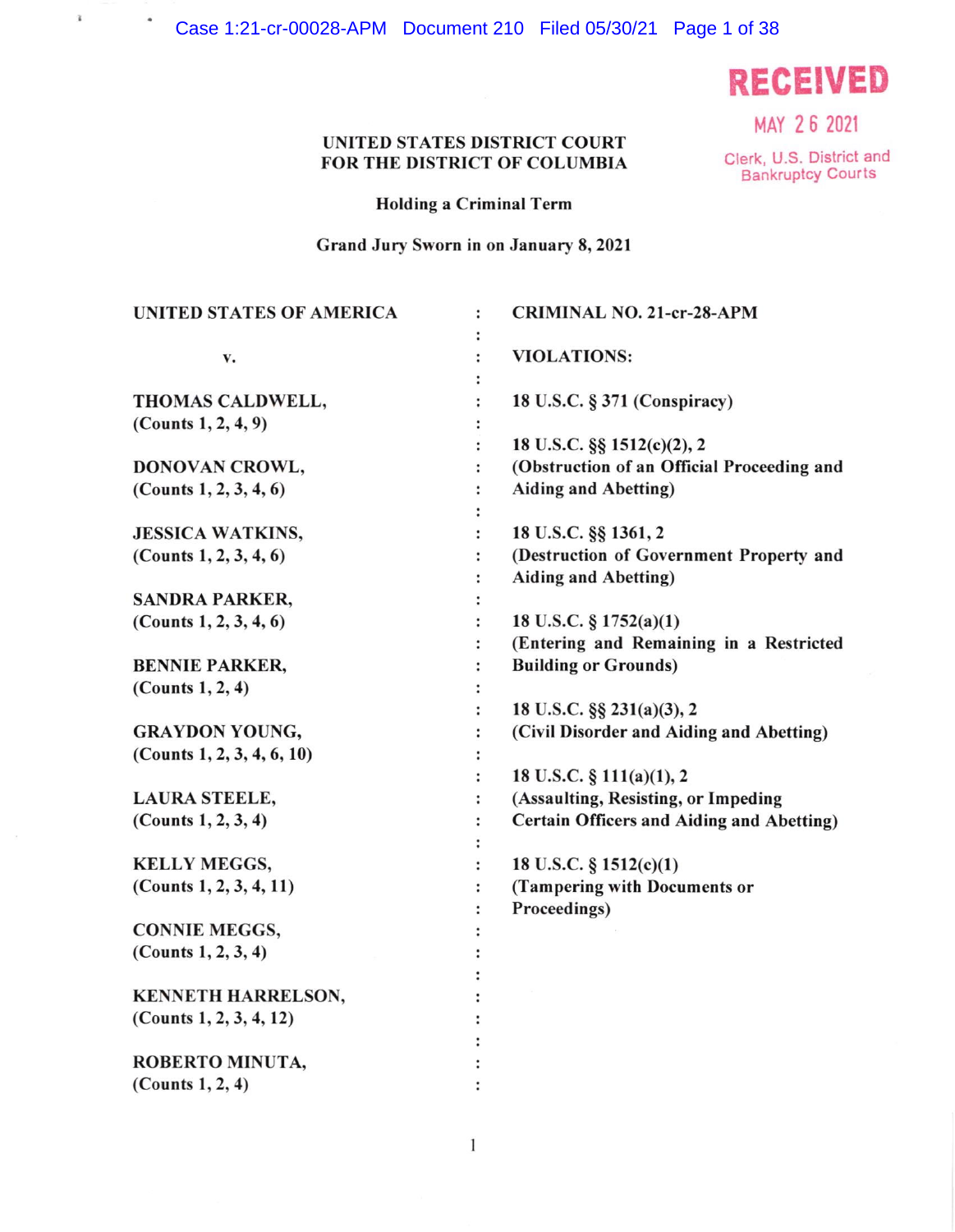| <b>JOSHUA JAMES,</b>          |  |
|-------------------------------|--|
| (Counts $1, 2, 4, 7, 8, 13$ ) |  |
|                               |  |
|                               |  |
|                               |  |
|                               |  |
| <b>JOSEPH HACKETT,</b>        |  |
| (Counts $1, 2, 3, 4$ )        |  |
|                               |  |
| <b>JASON DOLAN, and</b>       |  |
| (Counts $1, 2, 3, 4$ )        |  |
|                               |  |
| <b>WILLIAM ISAACS,</b>        |  |
| (Counts $1, 2, 3, 4, 5, 6$ )  |  |
|                               |  |
| Defendants.                   |  |

# FOURTH SUPERSEDING INDICTMENT

The Grand Jury charges that, at all times material to this Indictment, on or about the dates and times stated below:

### **Introduction**

# The 2020 United States Presidential Election and the Official Proceeding on January 6, 2021

- $1.$ The 2020 United States Presidential Election occurred on November 3, 2020.
- $2.$ The United States Electoral College ("Electoral College") is a group required by

the Constitution to form every four years for the sole purpose of electing the president and vice president, with each state appointing its own electors in a number equal to the size of that state's Congressional delegation.

 $3<sub>1</sub>$ On December 14, 2020, the presidential electors of the Electoral College met in the state capital of each state and in the District of Columbia and formalized the result of the 2020 U.S. Presidential Election: Joseph R. Biden Jr. and Kamala D. Harris were declared to have won sufficient votes to be elected the next president and vice president of the United States.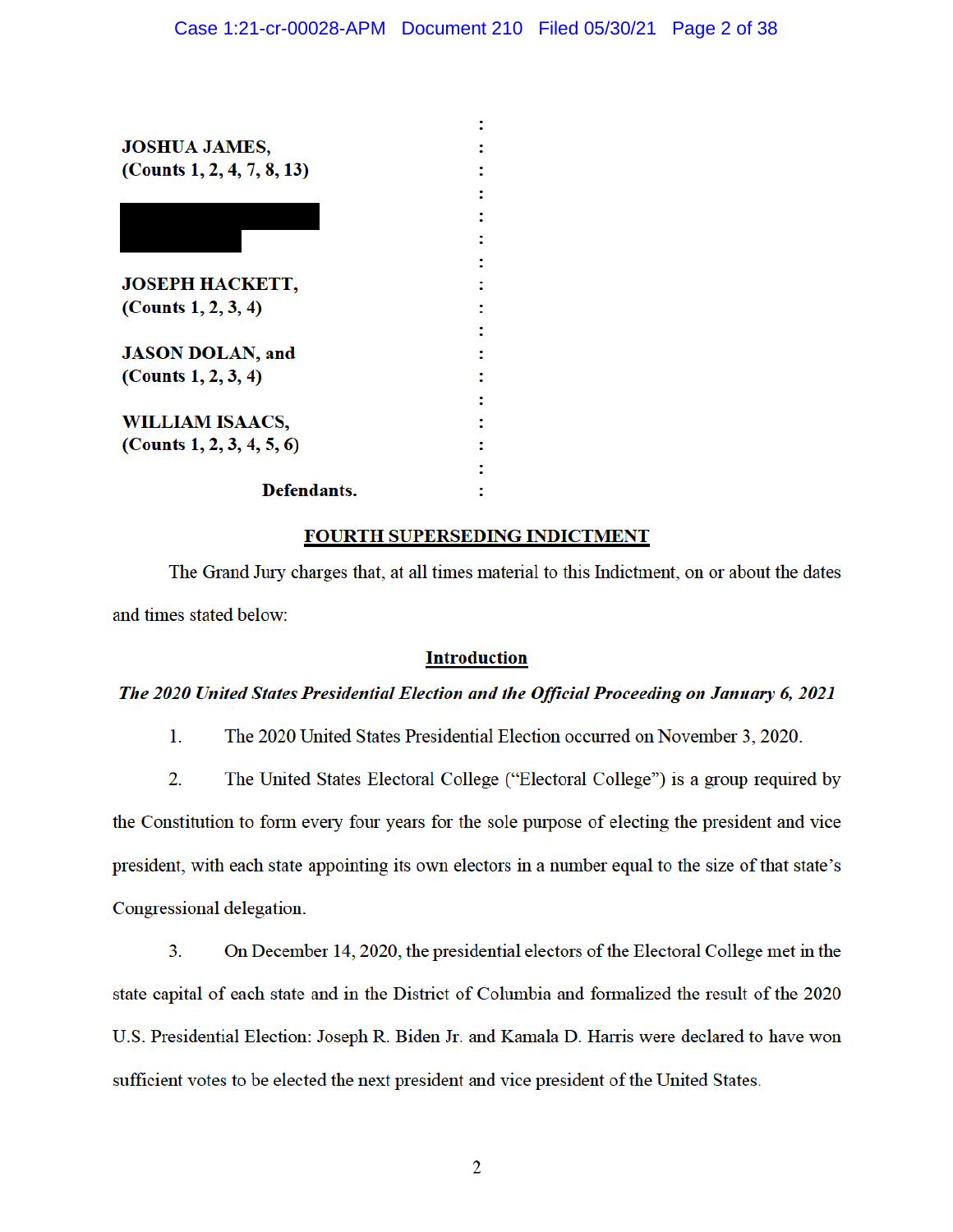#### Case 1:21-cr-00028-APM Document 210 Filed 05/30/21 Page 3 of 38

4. On January 6, 2021, a Joint Session of the United States House of Representatives and the United States Senate ("the Joint Session") convened in the United States Capitol ("the Capitol") building. The purpose of the Joint Session was to open, count, and resolve any objections to the Electoral College vote of the 2020 U.S. Presidential Election, and to certify the results of the Electoral College vote ("Certification of the Electoral College vote") as set out in the Twelfth Amendment of the Constitution of the United States and 3 U.S.C. §§ 15-18.

### *The Attack at the U.S. Capitol on January 6, 2021*

5. The Capitol is secured 24 hours a day by United States Capitol Police ("Capitol Police"). The Capitol Police maintain permanent and temporary barriers to restrict access to the Capitol exterior, and only authorized individuals with appropriate identification are allowed inside the Capitol building.

6. On January 6, 2021, at approximately 1:00 p.m., the Joint Session convened in the Capitol building for the Certification of the Electoral College vote. Vice President Michael R. Pence, in his constitutional duty as President of the Senate, presided over the Joint Session.

7. A large crowd began to gather outside the Capitol perimeter as the Joint Session got underway. Crowd members eventually forced their way through, up, and over Capitol Police barricades and advanced to the building's exterior façade. Capitol Police officers attempted to maintain order and stop the crowd from entering the Capitol building, to which the doors and windows were locked or otherwise secured. Nonetheless, shortly after 2:00 p.m., crowd members forced entry into the Capitol building by breaking windows, ramming open doors, and assaulting Capitol Police officers. Other crowd members encouraged and otherwise assisted the forced entry. The crowd was not lawfully authorized to enter or remain inside the Capitol, and no crowd member submitted to security screenings or weapons checks by Capitol Police or other security officials.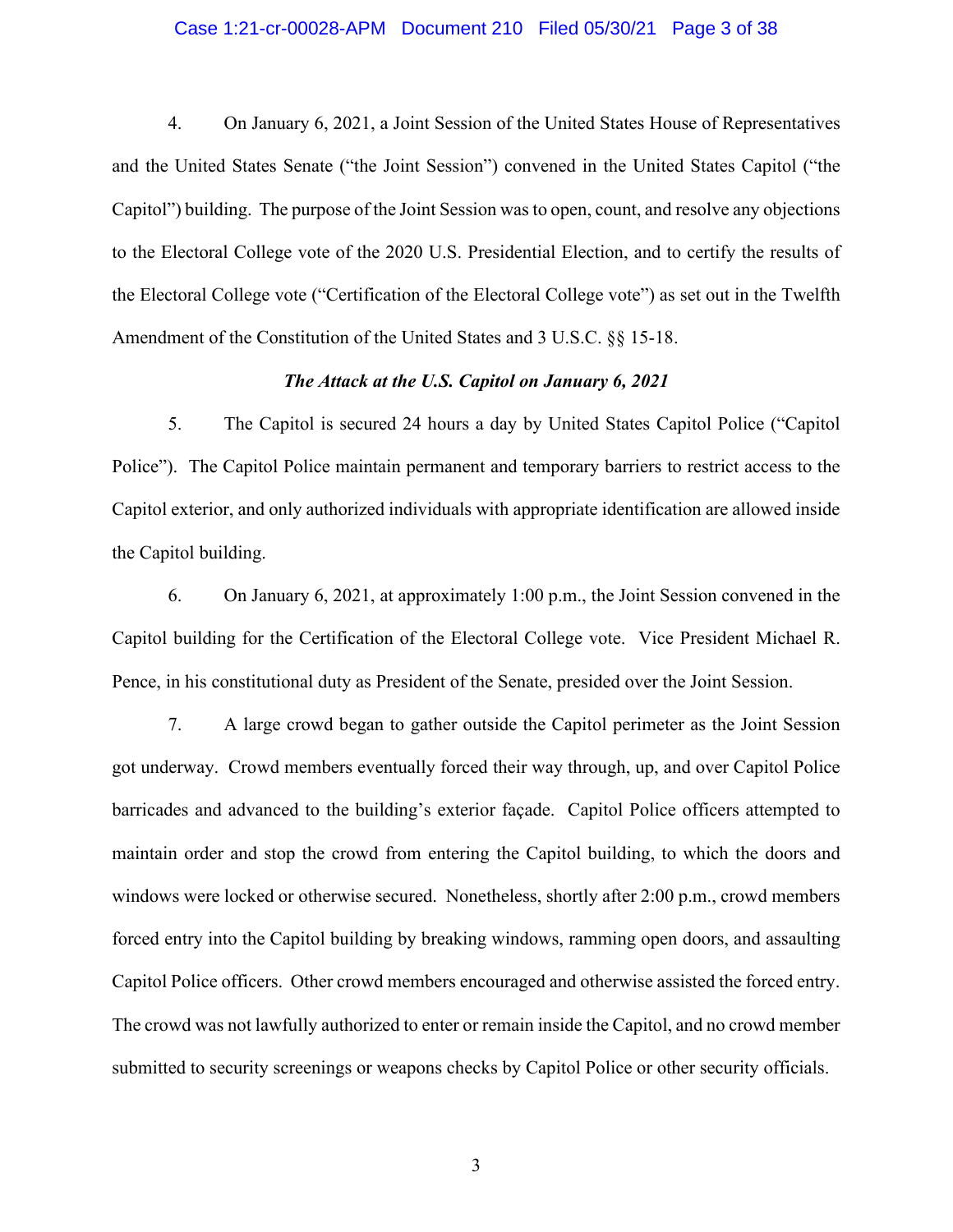#### Case 1:21-cr-00028-APM Document 210 Filed 05/30/21 Page 4 of 38

8. Shortly thereafter, at approximately 2:20 p.m., members of the House and Senate (including Vice President Pence)—who had withdrawn to separate chambers to resolve an objection—were evacuated from their respective chambers. The Joint Session was halted while Capitol Police and other law-enforcement officers worked to restore order and clear the Capitol of the unlawful occupants.

9. Later that night, law enforcement regained control of the Capitol. At approximately 8:00 p.m., the Joint Session reconvened, presided over by Vice President Pence, who had remained hidden within the Capitol building throughout these events.

10. In the course of these events, over 100 members of law enforcement were assaulted. The Capitol suffered millions of dollars in damage—including broken windows and doors, graffiti, and residue from pepper spray, tear gas, and fire extinguishers deployed both by crowd members who stormed the Capitol and by Capitol Police officers trying to restore order. Additionally, many media members were assaulted and had cameras and other news-gathering equipment destroyed.

#### *The Oath Keepers Militia*

11. Members and affiliates of an organization known as the Oath Keepers were among the individuals and groups who forcibly entered the Capitol on January 6, 2021. The Oath Keepers are a large but loosely organized collection of individuals, some of whom are associated with militias. Some members of the Oath Keepers believe that the federal government has been coopted by a cabal of elites actively trying to strip American citizens of their rights. Though the Oath Keepers will accept anyone as members, they explicitly focus on recruiting current and former military, law enforcement, and first-responder personnel. The organization's name alludes to the oath sworn by members of the military and police to defend the Constitution "from all enemies, foreign and domestic." The Oath Keepers are led by PERSON ONE.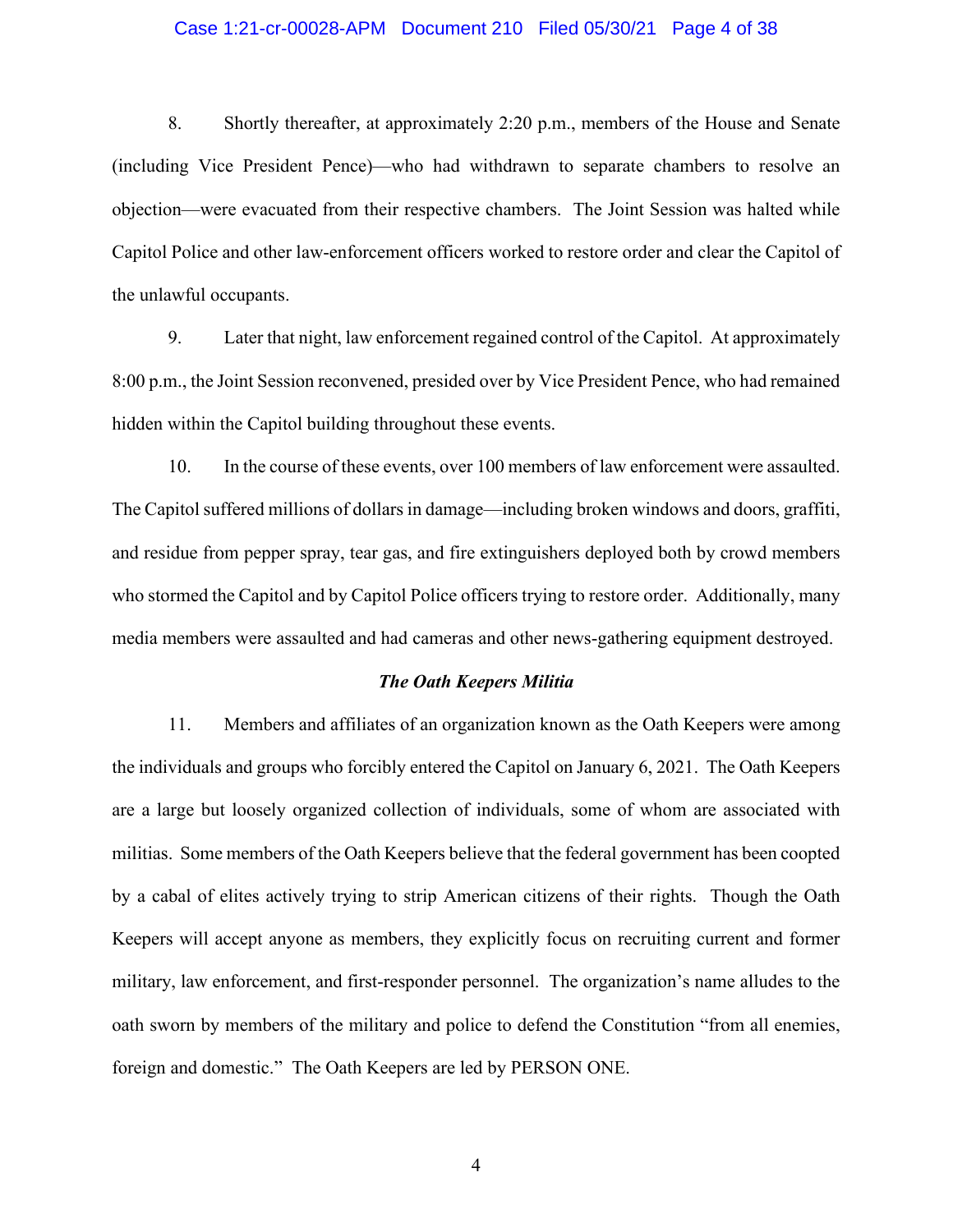#### Case 1:21-cr-00028-APM Document 210 Filed 05/30/21 Page 5 of 38

12. On January 4, 2021, PERSON ONE posted an article to the Oath Keepers website encouraging Oath Keeper members and affiliates to go to Washington, D.C., for the events of January 5-6, 2021, stating: "It is CRITICAL that all patriots who can be in DC get to DC to stand tall in support of President Trump's fight to defeat the enemies foreign and domestic who are attempting a coup, through the massive vote fraud and related attacks on our Republic. We Oath Keepers are both honor-bound and eager to be there in strength to do our part."

13. In his January 4 post, PERSON ONE also observed: "As we have done on all recent DC Ops, we will also have well armed and equipped  $QRF<sup>1</sup>$  teams on standby, outside DC, in the event of a worst case scenario, where the President calls us up as part of the militia to to assist him inside DC. We don't expect a need for him to call on us for that at this time, but we stand ready if he does (and we also stand ready to answer the call to serve as militia anytime in the future, and anywhere in our nation, if he does invoke the Insurrection Act)."

14. PERSON ONE named PERSON TEN to be the leader of his group's operations in Washington, D.C., on January 6, 2021.

#### *Conspirators*

15. THOMAS CALDWELL was a 65-year-old resident of Berryville, Virginia.<sup>2</sup> CALDWELL used the monikers "CAG," "Spy," and "CAG Spy."

16. DONOVAN CROWL was a 50-year-old resident of Woodstock, Ohio.

17. JESSICA WATKINS was a 38-year-old resident of Woodstock, Ohio.

18. SANDRA PARKER was a 60-year-old resident of Morrow, Ohio, and the wife of BENNIE PARKER.

<sup>&</sup>lt;sup>1</sup> Based on the investigation, "QRF" appears to refer to "quick reaction force."

 $2$  The ages and residences listed herein are as of January 6, 2021.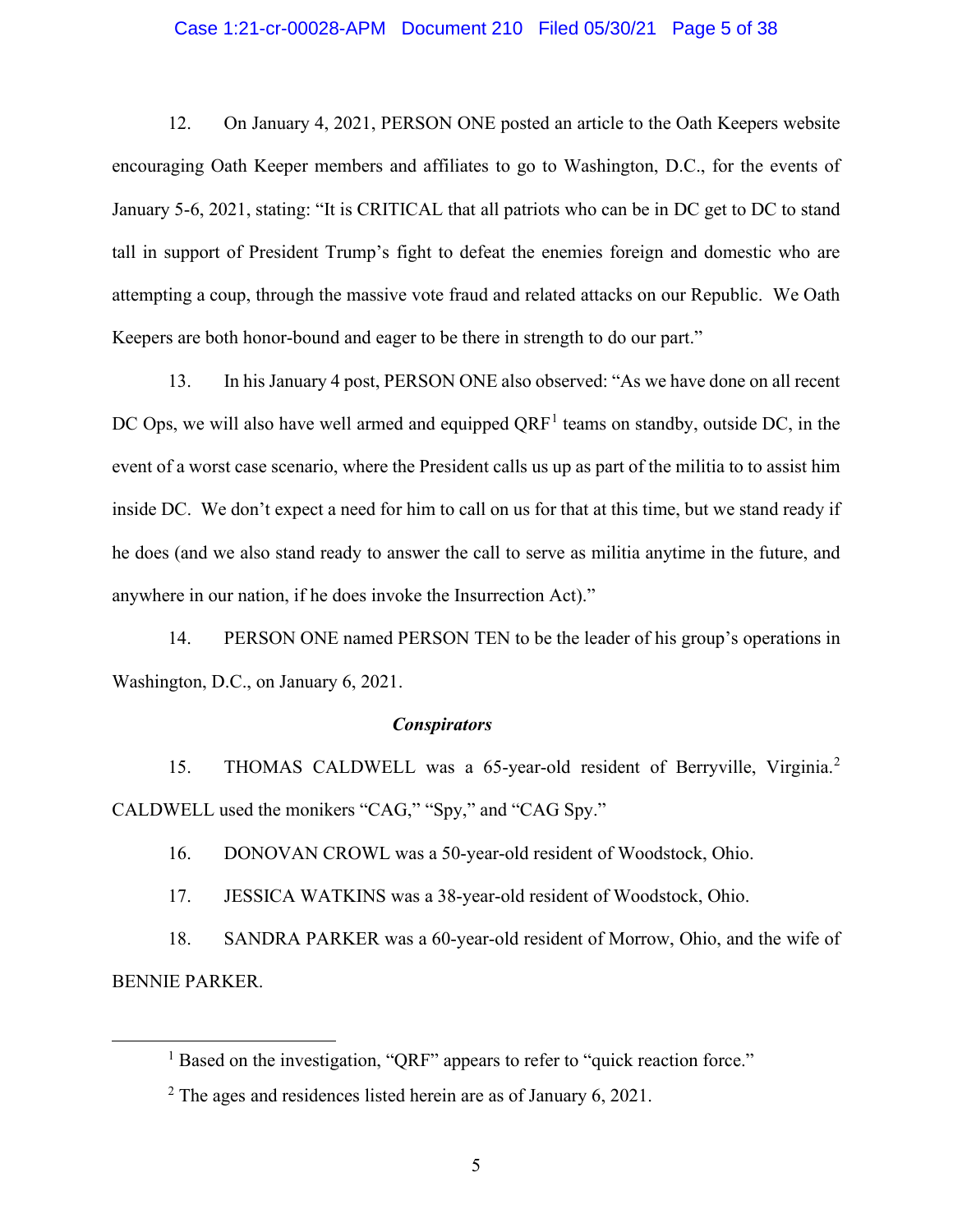#### Case 1:21-cr-00028-APM Document 210 Filed 05/30/21 Page 6 of 38

19. BENNIE PARKER was a 70-year-old resident of Morrow, Ohio, and the husband of SANDRA PARKER.

20. GRAYDON YOUNG was a 54-year-old resident of Englewood, Florida, and the brother of LAURA STEELE. YOUNG used the moniker "GenXPatriot."

21. LAURA STEELE was a 52-year-old resident of Thomasville, North Carolina, and the sister of YOUNG.

22. KELLY MEGGS was a 52-year-old resident of Dunnellon, Florida, and the husband of CONNIE MEGGS. KELLY MEGGS used the moniker "Gator 1" or "OK Gator 1."

23. CONNIE MEGGS was a 59-year-old resident of Dunnellon, Florida, and the wife of KELLY MEGGS.

24. KENNETH HARRELSON was a 40-year-old resident of Titusville, Florida. HARRELSON used the moniker "Gator 6."

25. ROBERTO MINUTA was a 36-year-old resident of Prosper, Texas.

26. JOSHUA JAMES was a 33-year-old resident of Arab, Alabama. JAMES used the moniker "Hydro."

27.

28. JOSEPH HACKETT was a 50-year-old resident of Sarasota, Florida. HACKETT used the moniker "Ahab."

29. JASON DOLAN was a 44-year-old resident of Wellington, Florida. DOLAN used the moniker "Turmoil."

30. WILLIAM ISAACS was a 21-year-old resident of Kissimmee, Florida.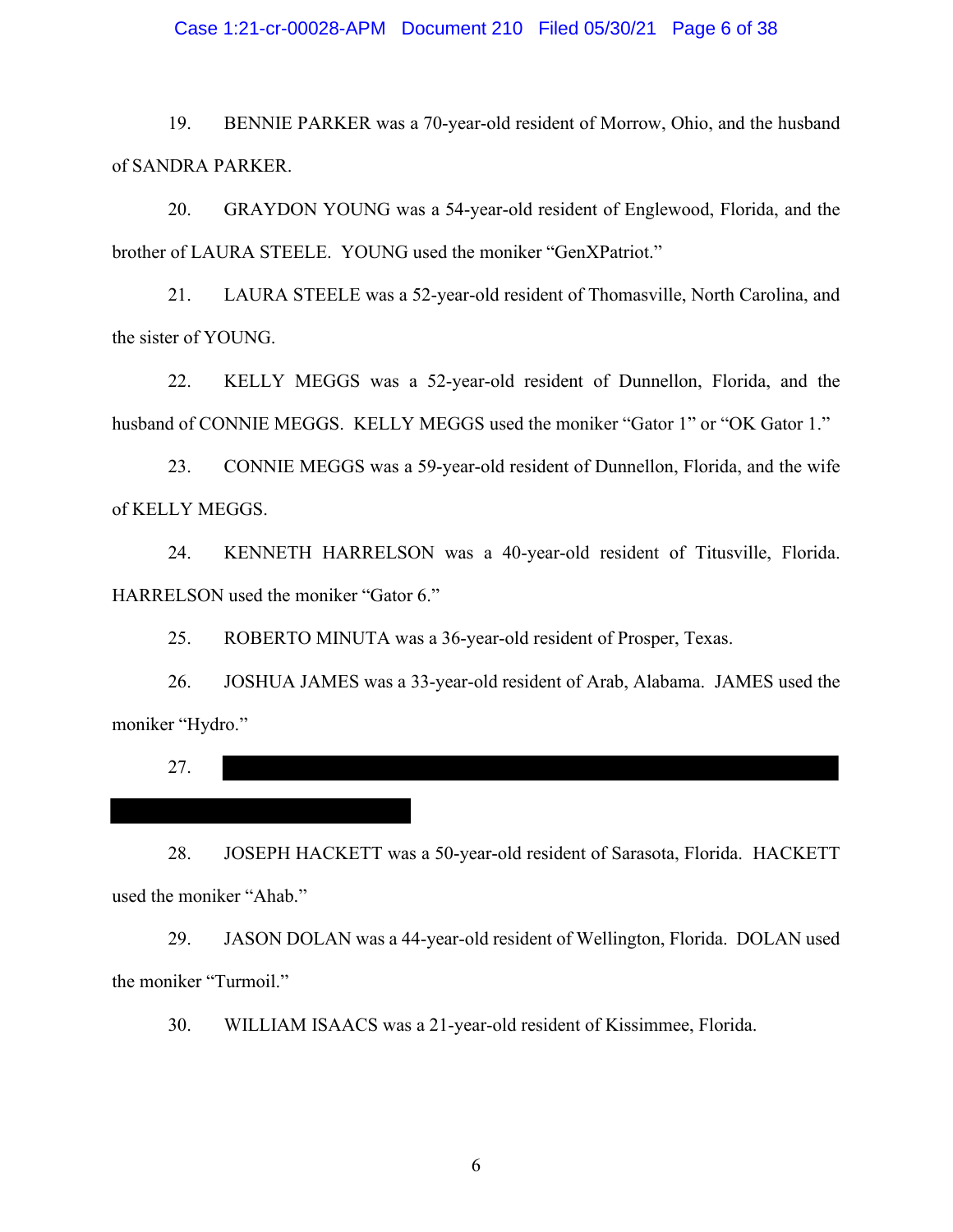# **COUNT ONE (Conspiracy—18 U.S.C. § 371)**

31. The introductory allegations set forth in paragraphs 1 through 30 are re-alleged and

incorporated by reference as though set forth herein.

# **The Conspiracy**

32. From at least as early as November 3, 2020, through January 6, 2021, in the District

of Columbia and elsewhere, the defendants,



**JOSEPH HACKETT, JASON DOLAN, and WILLIAM ISAACS,**

did knowingly combine, conspire, confederate, and agree with each other and others known and unknown, to commit an offense against the United States, namely, to corruptly obstruct, influence, and impede an official proceeding, that is, the Certification of the Electoral College vote, in violation of Title 18, United States Code, Section 1512(c)(2).

# **Purpose of the Conspiracy**

33. The purpose of the conspiracy was to stop, delay, and hinder the Certification of the Electoral College vote.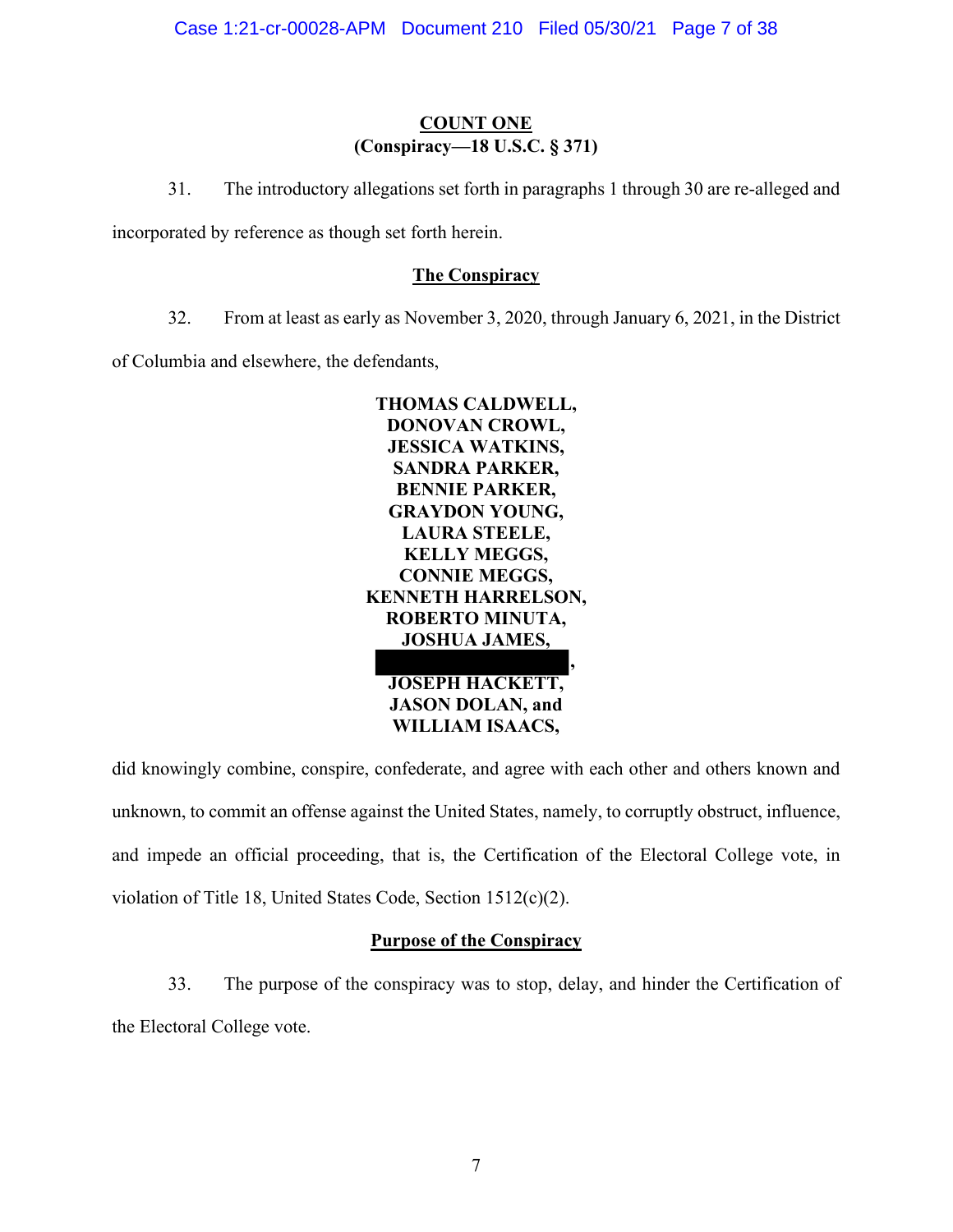### **Manner and Means**

34. CALDWELL, CROWL, WATKINS, SANDRA PARKER, BENNIE PARKER, YOUNG, STEELE, KELLY MEGGS, CONNIE MEGGS, HARRELSON, MINUTA, JAMES,

 HACKETT, DOLAN, and ISAACS, with others known and unknown, carried out the conspiracy through the following manner and means, among others, by:

- a. Agreeing to participate in and planning an operation to interfere with the Certification of the Electoral College vote on January 6, 2021 (the "January 6 operation");
- b. Attending or scheduling trainings to teach and learn paramilitary combat tactics in advance of the January 6 operation;
- c. Using websites, social media, text messaging, and messaging applications to recruit other individuals to travel to Washington, D.C., to support the January 6 operation;
- d. Coordinating in advance with others, including members of the Oath Keepers from other regions, and joining forces with these individuals and groups to further the January 6 operation;
- e. Traveling to Washington, D.C., for the January 6 operation;
- f. Bringing and contributing paramilitary gear and supplies—including firearms, camouflaged combat uniforms, tactical vests with plates, helmets, eye protection, and radio equipment—for the January 6 operation;
- g. Donning clothes with the Oath Keepers insignia for the January 6 operation;
- h. Changing into paramilitary gear—including helmets—before participating in the January 6 operation;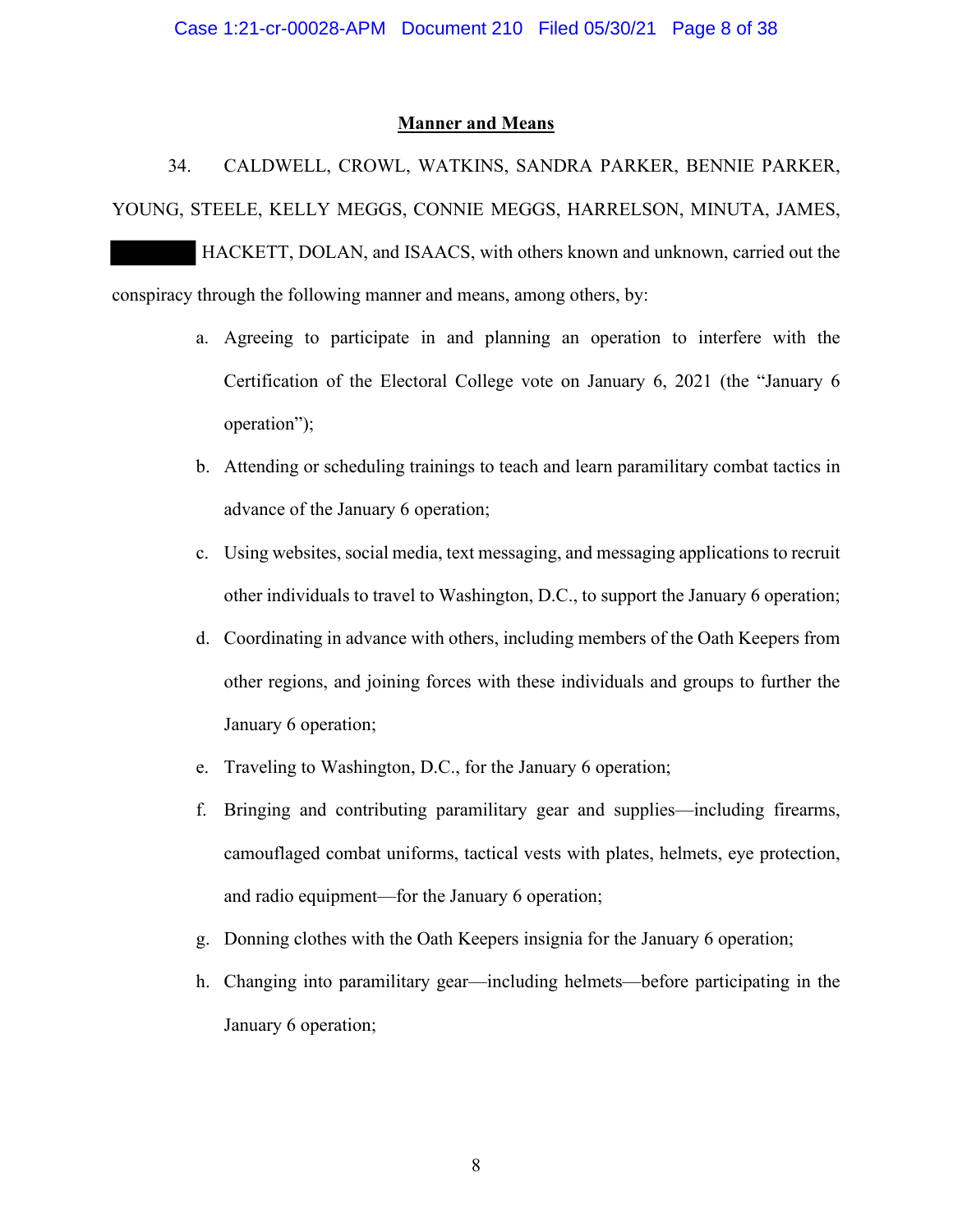- i. Moving together in a military "stack" formation while utilizing hand signals to maintain communication and coordination while advancing toward the Capitol as part of the January 6 operation;
- j. Forcibly storming past exterior barricades, Capitol Police, and other law enforcement officers, and entering the Capitol in executing the January 6 operation; and
- k. Using secure and encrypted communications applications like Signal<sup>3</sup> and Zello<sup>4</sup> to develop plans and later communicate during the January 6 operation.

# **Overt Acts**

### *Planning for January 6, 2021*

35. At a GoToMeeting<sup>5</sup> held on November 9, 2020, PERSON ONE told those attending the meeting, "We're going to defend the president, the duly elected president, and we call on him to do what needs to be done to save our country. Because if you don't guys, you're going to be in a bloody, bloody civil war, and a bloody – you can call it an insurrection or you can call it a war or fight." PERSON ONE called upon his followers to go to Washington, D.C., to let the President know "that the people are behind him." PERSON ONE told his followers they needed to be prepared to fight Antifa, which he characterized as a group of individuals with whom "if the fight comes, let the fight come. Let Antifa – if they go kinetic on us, then we'll go kinetic back on them. I'm willing to sacrifice myself for that. Let the fight start there. That will give President Trump

<sup>&</sup>lt;sup>3</sup> Signal is an encrypted messaging service.

<sup>4</sup> Zello is an application that emulates push-to-talk walkie-talkies over cellular telephone networks. Zello can be used on electronic communication devices, like cellular telephones and two-way radios.

<sup>&</sup>lt;sup>5</sup> GoToMeeting is an online meeting site that allows users to host conference calls and video conferences via the Internet in real time.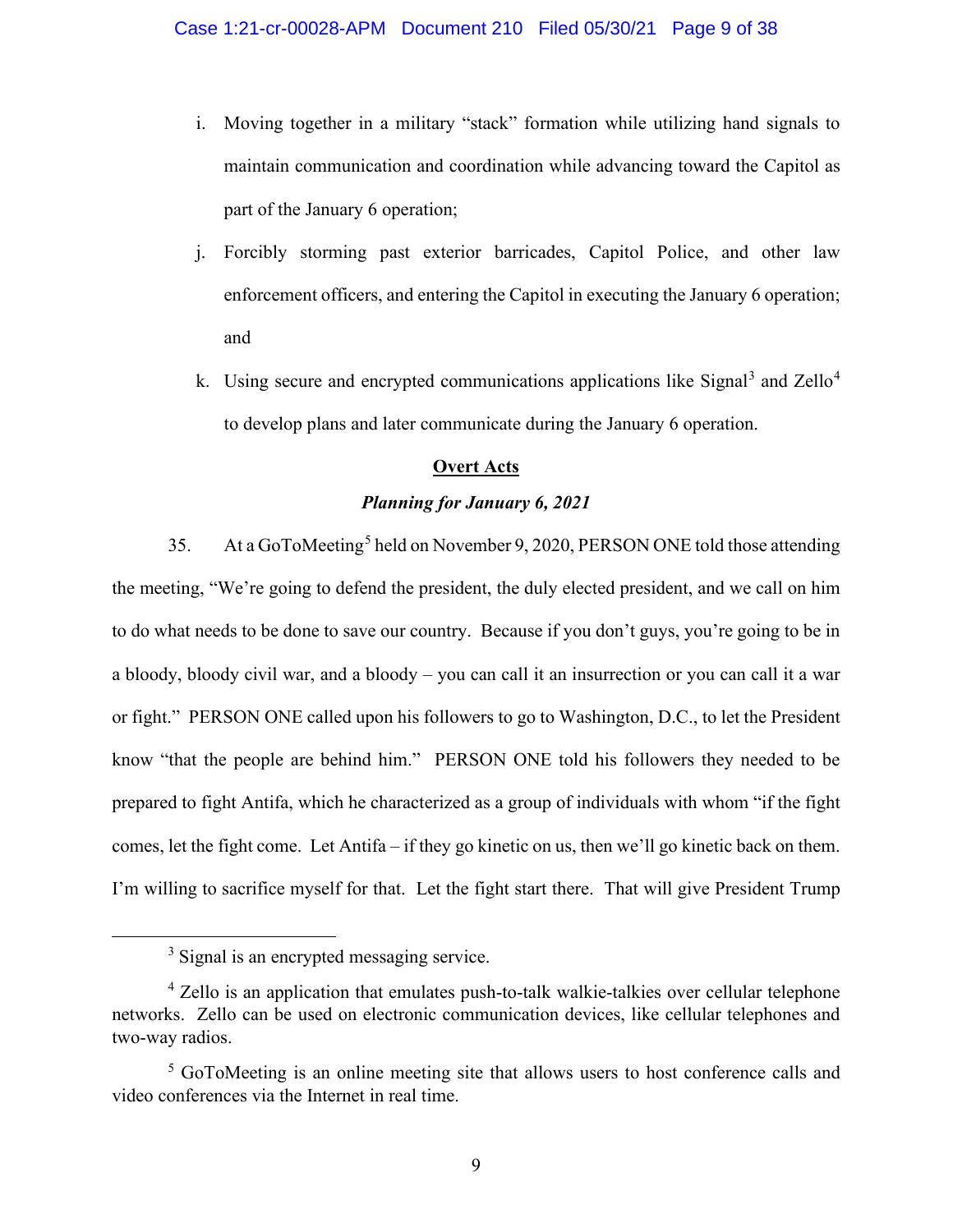#### Case 1:21-cr-00028-APM Document 210 Filed 05/30/21 Page 10 of 38

what he needs, frankly. If things go kinetic, good. If they throw bombs at us and shoot us, great, because that brings the president his reason and rationale for dropping the Insurrection Act." PERSON ONE continued, "I do want some Oath Keepers to stay on the outside, and to stay fully armed and prepared to go in armed, if they have to . . . . So our posture's gonna be that we're posted outside of DC, um, awaiting the President's orders. . . . We hope he will give us the orders. We want him to declare an insurrection, and to call us up as the militia." WATKINS, KELLY MEGGS, HARRELSON, HACKETT, PERSON THREE, PERSON TEN, and others known and unknown attended this GoToMeeting. After PERSON ONE finished speaking, WATKINS and KELLY MEGGS asked questions and made comments about what types of weapons were legal in the District of Columbia.

36. On November 9, 2020, WATKINS, the self-described "C.O. [Commanding Officer] of the Ohio State Regular Militia," sent text messages to recruit a number of individuals who had expressed interest in joining the Ohio State Regular Militia. In these messages, WATKINS mentioned, among other things, that the militia had a week-long "Basic Training class coming up in the beginning of January," and told one recruit, "I need you fighting fit by innaugeration." In describing the program to PERSON TEN, WATKINS said, "It's a military style basic, here in Ohio, with a Marine Drill Sergeant running it. An hour north of Columbus  $Ohio[.]"$ 

37. On November 9, 2020, WATKINS asked a recruit if he could "download an App called Zello" and stated, "We all use Zello though for operations."

38. On November 17, 2020, when a recruit asked WATKINS for her predictions for 2021, WATKINS replied, among other statements: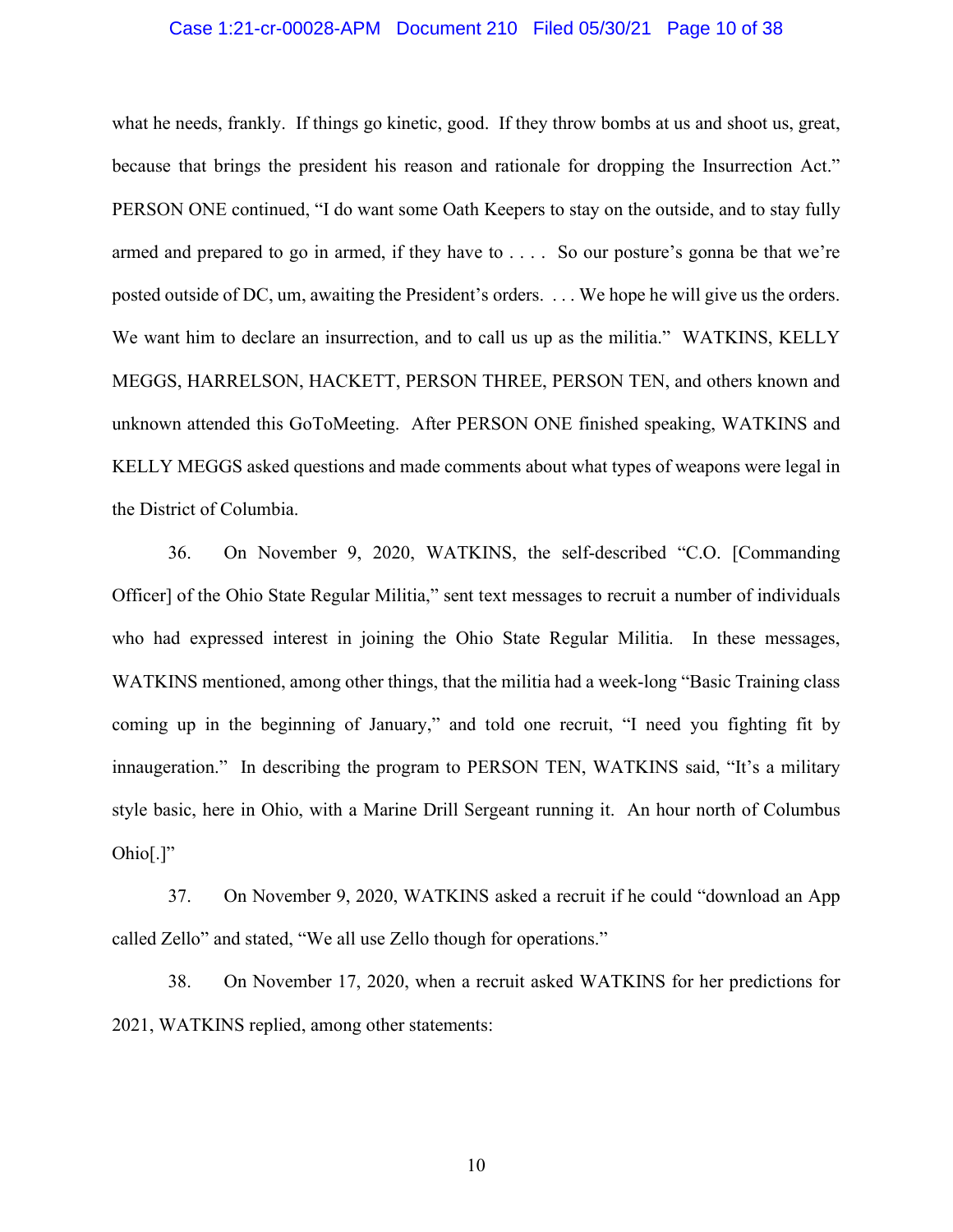I can't predict. I don't underestimate the resolve of the Deep State. Biden may still yet be our President. If he is, our way of life as we know it is over. Our Republic would be over. Then it is our duty as Americans to fight, kill and die for our rights.

and:

[I]f Biden get the steal, none of us have a chance in my mind. We already have our neck in the noose. They just haven't kicked the chair yet.

39. On November 23, 2020, CALDWELL sent a text message to WATKINS stating:

Hi, CAP! Wanted to tell you it was great to have you here in Virginia. Don't know what [PERSON ONE] is cooking up but I am hearing rumblings of another Maga March 12 December.<sup>6</sup> I don't know what will happen but like you I am very worried about the future of our country. Once lawyers get involved all of us normal people get screwed. I believe we will have to get violent to stop this, especially the antifa maggots who are sure to come out en masse even if we get the Prez for 4 more years. Stay sharp and we will meet again. You are my kinda person and we may have to fight next time. I have my own gear, I like to be ON TIME and go where the enemy is, especially after dark. Keep the faith! Spy.

40. On December 3, 2020, YOUNG emailed the Florida chapter of the Oath Keepers a

membership application and wrote, "looking to get involved in helping...."

41. On December 19, 2020, HACKETT sent an email to YOUNG with a subject line "test." The body of the email stated: "I believe we only need to do this when important info is at hand like locations, identities, Ops planning." The email had a photo attached; the photo showed cursive handwriting on a lined notepad that stated: "Secure Comms Test. Good talk tonight guys! Rally Point in Northern Port Charlotte at Grays if transportation is possible. All proton mails.<sup>7</sup>

<sup>&</sup>lt;sup>6</sup> An event colloquially referred to as the "Million MAGA March" occurred in Washington, D.C., on November 14, 2020. A similar event occurred in Washington, D.C., on December 12, 2020.

 $<sup>7</sup>$  Based on the investigation, "proton mails" appears to refer to the company "ProtonMail,"</sup> which offers encrypted email services.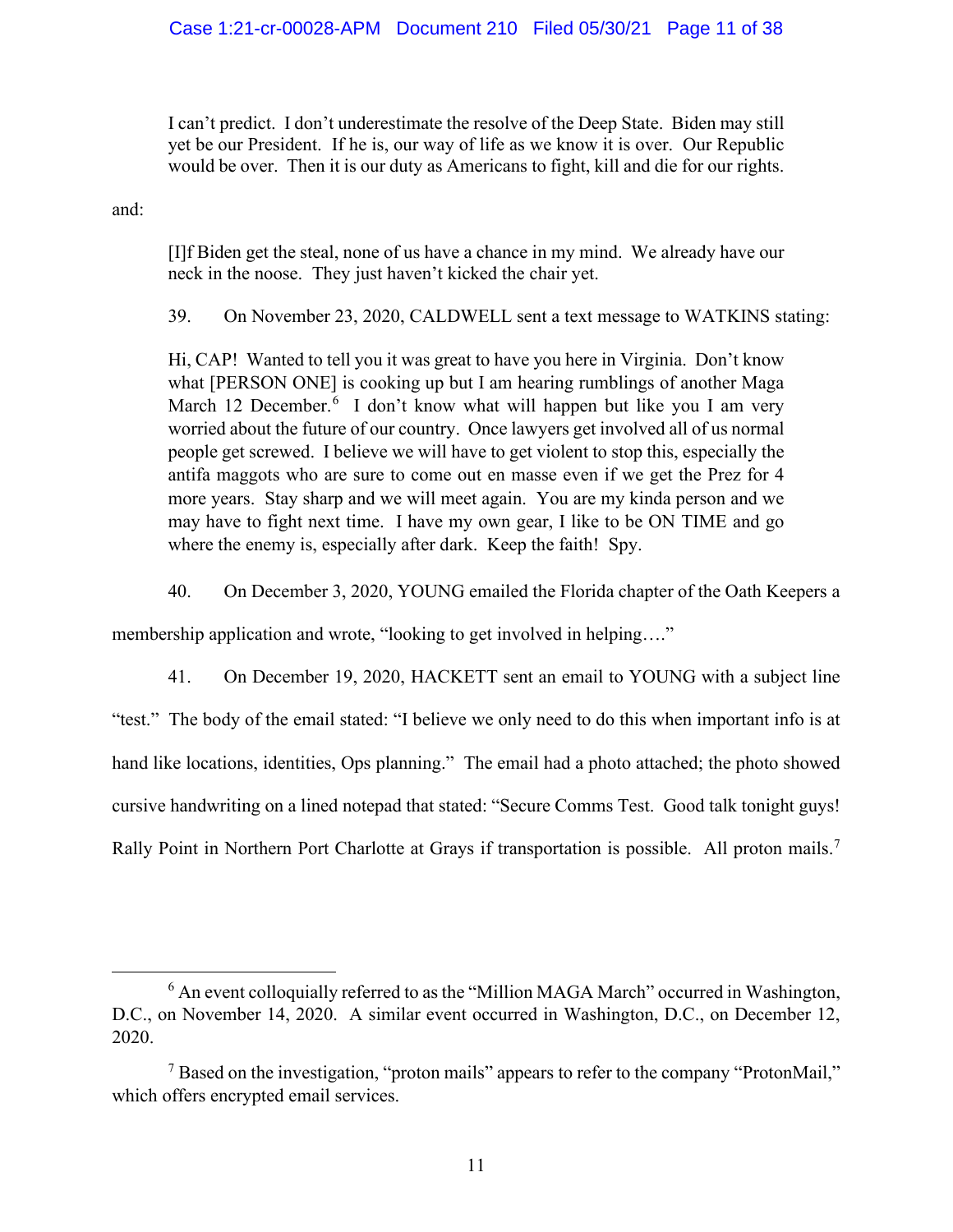#### Case 1:21-cr-00028-APM Document 210 Filed 05/30/21 Page 12 of 38

May consider an  $RP^8$  that won't burn anyone. Comms – work in progress. Messages in cursive to eliminate digital reads. Plans for recruitment and meetings."

42. On December 19, 2020, YOUNG wrote to a Facebook group: "Please check out Oath Keepers as a means to get more involved. Recruiting is under way. DM me if you want more info."

43. On December 22, 2020, YOUNG made plans to fly from Florida to North Carolina on January 4, 2021, with a return trip on January 8, 2021.

44. On December 22, 2020, KELLY MEGGS wrote a series of messages on Facebook to another individual that read in part:

> a. "Trump said It's gonna be wild!!!!!!! It's gonna be wild!!!!!!! He wants us to make it WILD that's what he's saying. He called us all to the Capitol and wants us to make it wild!!! Sir Yes Sir!!! Gentlemen we are heading to DC pack your shit!!"

b. "Nice, we will have at least  $50-100$  OK<sup>9</sup> there."

45. On December 25, 2020, KELLY MEGGS wrote a message on Facebook that said in relevant part: "I was named State lead of Florida today."

46. On December 25, 2020, KELLY MEGGS wrote a message on Facebook that said in relevant part: "We are all staying in DC near the Capitol we are at the Hilton garden inn but I think it's full. Dc is no guns. So mace and gas masks, some batons. If you have armor that's good."

47. On December 26, 2020, YOUNG wrote an email to a Florida company that conducts training on firearms and combat. YOUNG wrote, in part, "I trained with you not long

<sup>&</sup>lt;sup>8</sup> Based on the investigation, "RP" appears to refer to "rally point."

<sup>&</sup>lt;sup>9</sup> Based on the investigation, "OK" appears to refer to "Oath Keepers."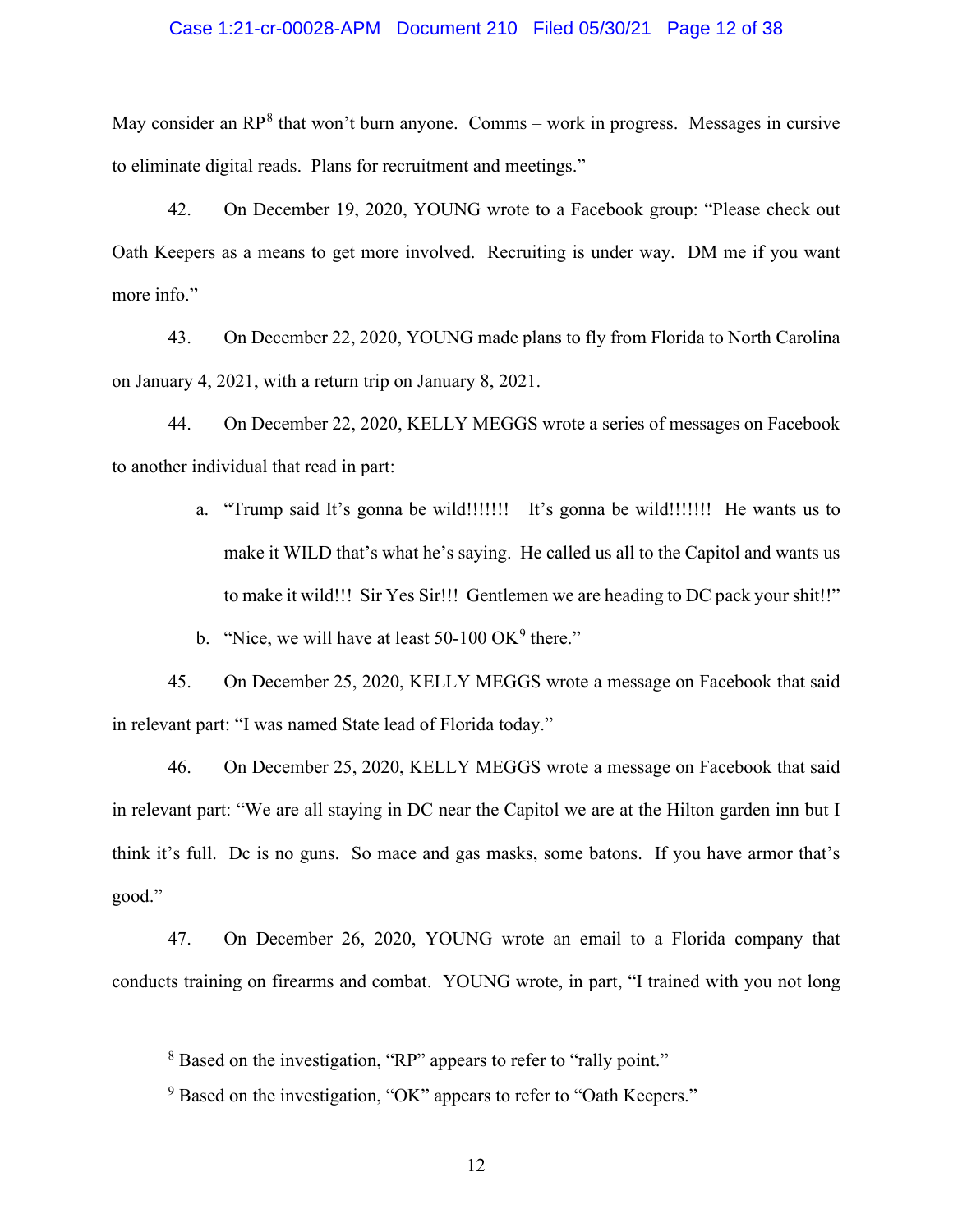#### Case 1:21-cr-00028-APM Document 210 Filed 05/30/21 Page 13 of 38

ago. Since then I have joined Oath Keepers. I recommended your training to the team. To that effect, four of us would like to train with you, specifically in your  $UTM<sup>10</sup>$  rifle class."

48. On December 26 and 27, 2020, WATKINS and BENNIE PARKER exchanged text messages relating to preparations for the trip to Washington, D.C., on January 6, 2021. BENNIE PARKER also texted WATKINS, "I may have to see what it takes to join your militia, ours is about gone."

49. On December 29, 2020, WATKINS sent text messages to CROWL sharing her plans to go to Washington, D.C., for the events of January 6, 2021.

50. On December 29 and 30, 2020, WATKINS and BENNIE PARKER exchanged text messages in which they discussed Oath Keeper membership and meeting in advance to prepare for the trip to Washington, D.C., on January 6, 2021.

51. On December 30, 2020, CALDWELL wrote in a Facebook post: "THIS IS OUR CALL TO ACTION, FREINDS! SEE YOU ON THE 6TH IN WASHINGTON, D.C. ALONG WITH 2 MILLION OTHER LIKE-MINDED PATRIOTS."

52. On December 30, 2020, WATKINS and CALDWELL exchanged the following text messages:

- WATKINS: Looks like we are greenlight to come to DC on the 6th. The Rally Point still at your place?
- CALDWELL: Not that I am aware. Have been contacted by NO ONE. Typical [PERSON ONE]. Here's the rub: [PERSON TWO] and I will be in a hotel within striking distance of the city starting on the 4th so we won't even BE here. There will be some stuff going on during the 5th and we want to be a part of that whenever it shakes out. Also we want to be in D.C. very early on the 6th, hence closer/virtually no commute time.

 $10$  Based on the investigation, "UTM" appears to refer to "Ultimate Training Munitions."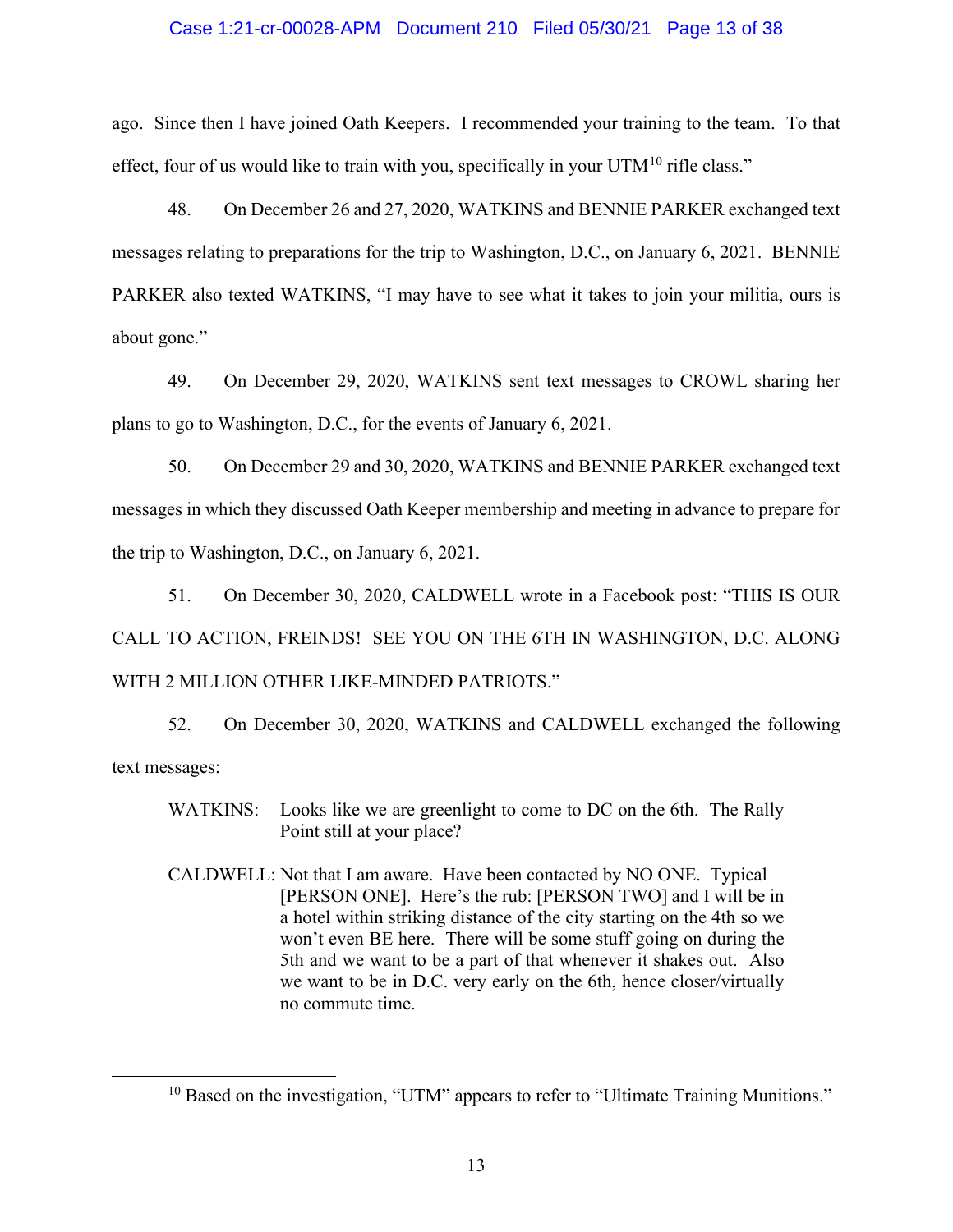WATKINS: We planned on arriving on the 5th. We want to be in DC by 9am on the 6th. I will reach out to [PERSON THREE], and see if NC boys are coming. If [PERSON ONE] isn't making plans, I'll take charge myself, and get the ball rolling. I think the Metro is smarter than convoy/parking issues. Do you want us to stage ourselves vehicles elsewhere, seeing how you're going to be gone? We can go to a KOA Campground or something...

. . .

CALDWELL (about two hours later):

Talked to [PERSON THREE]. At least one full bus 40+ people coming from N.C. Another group (unclear if Mississippi guys) also a bus. Busses have their own lane on the 14th street bridge so they will be able to get in and out. [PERSON THREE] is driving plus 1 and arriving nite before. As we speak he is trying to book a room at Comfort Inn Ballston/Arlington because of its close-in location and easy access to downtown because he feels 1) he's too broken down to be on the ground all day and 2) he is committed to being the quick reaction force anf bringing the tools if something goes to hell. That way the boys don't have to try to schlep weps on the bus. He'll bring them in his truck day before. Just got a text from him he WAS able to book a room in that hotel I recommended which is on Glebe Road in Arlington. However it goes it will be great to see you again! I sure hope your arm is getting better!

53. On December 31, 2020, CALDWELL replied to a Facebook comment, writing, "It begins for real Jan 5 and 6 on Washington D.C. when we mobilize in the streets. Let them try to certify some crud on capitol hill with a million or more patriots in the streets. This kettle is set to boil…"

54. On December 31, 2020, when invited to a "leadership only" conference call on Signal for the "DC op," WATKINS said she would try to make it if her work obligations permitted.

55. At least as early as December 31, 2020, WATKINS, KELLY MEGGS, JAMES, MINUTA, PERSON ONE, PERSON THREE, PERSON TEN, and others known and unknown joined an invitation-only encrypted Signal group message titled "DC OP: Jan 6 21" (hereinafter the "Leadership Signal Chat").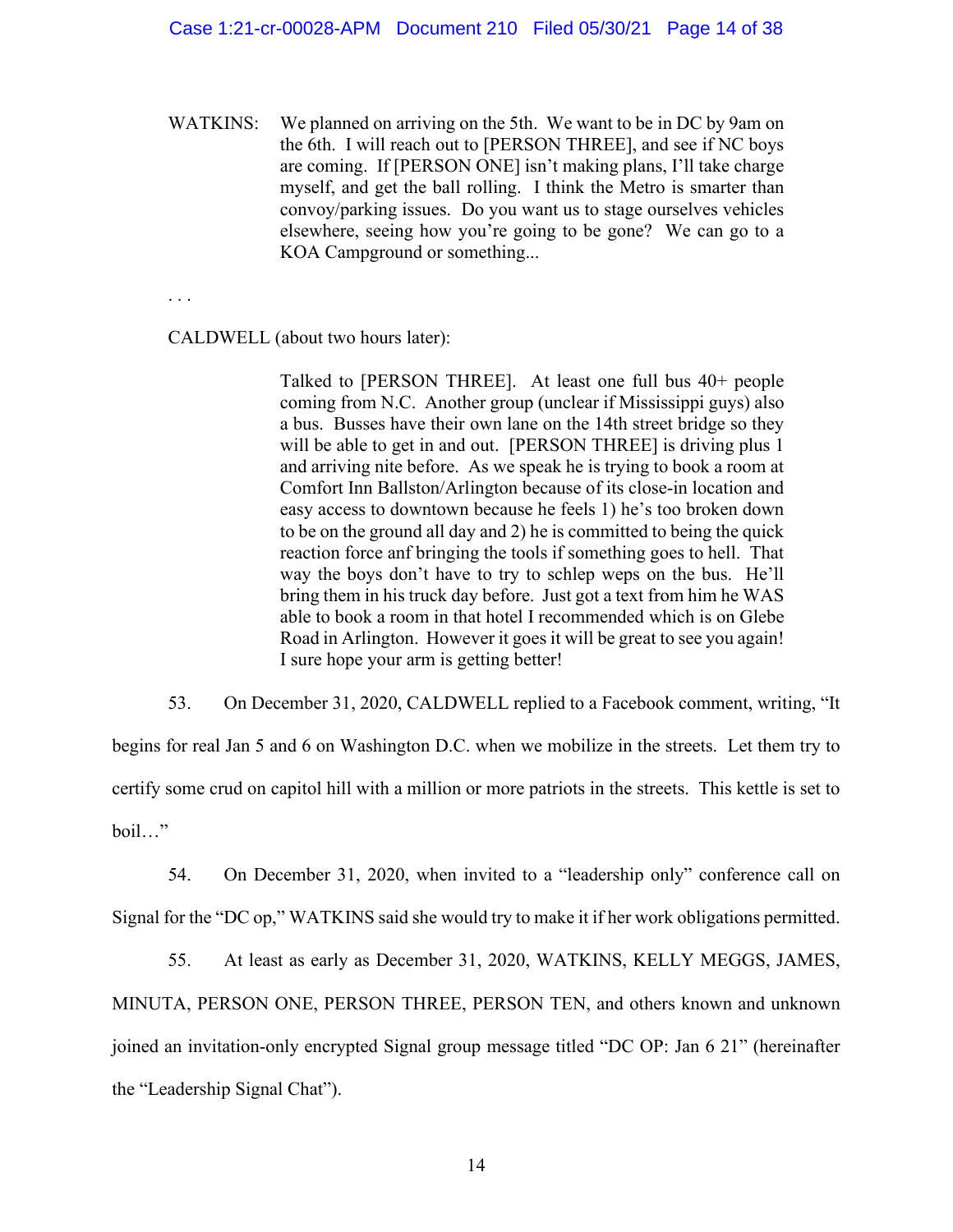#### Case 1:21-cr-00028-APM Document 210 Filed 05/30/21 Page 15 of 38

56. On December 31, 2020, KELLY MEGGS wrote a series of messages to another person on Facebook that said, "You guys Gonna carry?" and "Ok we aren't either, we have a heavy QRF 10 Min out though."

57. On December 31, 2020, another individual contacted JAMES via Signal and stated: "i have friends not far from DC with a lot of weapons and ammo if you get un trouble i ca. Coordinate help." JAMES responded, "That might be helpful, but we have a shitload of QRF on standby with an arsenal."

58. On December 31, 2020, KELLY MEGGS and JAMES attended a 4-participant GoToMeeting titled "SE leaders dc 1/6/21 op call." KELLY MEGGS was the organizer of the meeting.

59. On December 31, 2020, KELLY MEGGS and HARRELSON attended a GoToMeeting titled "florida dc op planning chat." HARRELSON was the organizer of the meeting, which had about 15 participants.

60. On December 31, 2020, JAMES messaged PERSON NINETEEN and asked, "Do we have a farm location for weapons?" PERSON NINETEEN responded, "Not that I am aware of yet. If nothing else, my hotel is in VA and has secured underground parking. About 15-20 minutes outside DC, less if you really don't care about speed limits… would be great if we had someone with an enclosed truck type vehicle and had a quick response unit just outside the city." JAMES replied, "I agree."

61. On January 1, 2021, PERSON FOURTEEN messaged JAMES on Signal and asked, "Hey we told to bring guns and maybe stage them in VA?? But you are showing hotels in DC for Alabama. Are we bring guns or no if so how will that work?" JAMES responded, "Were working on a Farm location Some are bringing long rifles some sidearms… I'm bringing sidearm."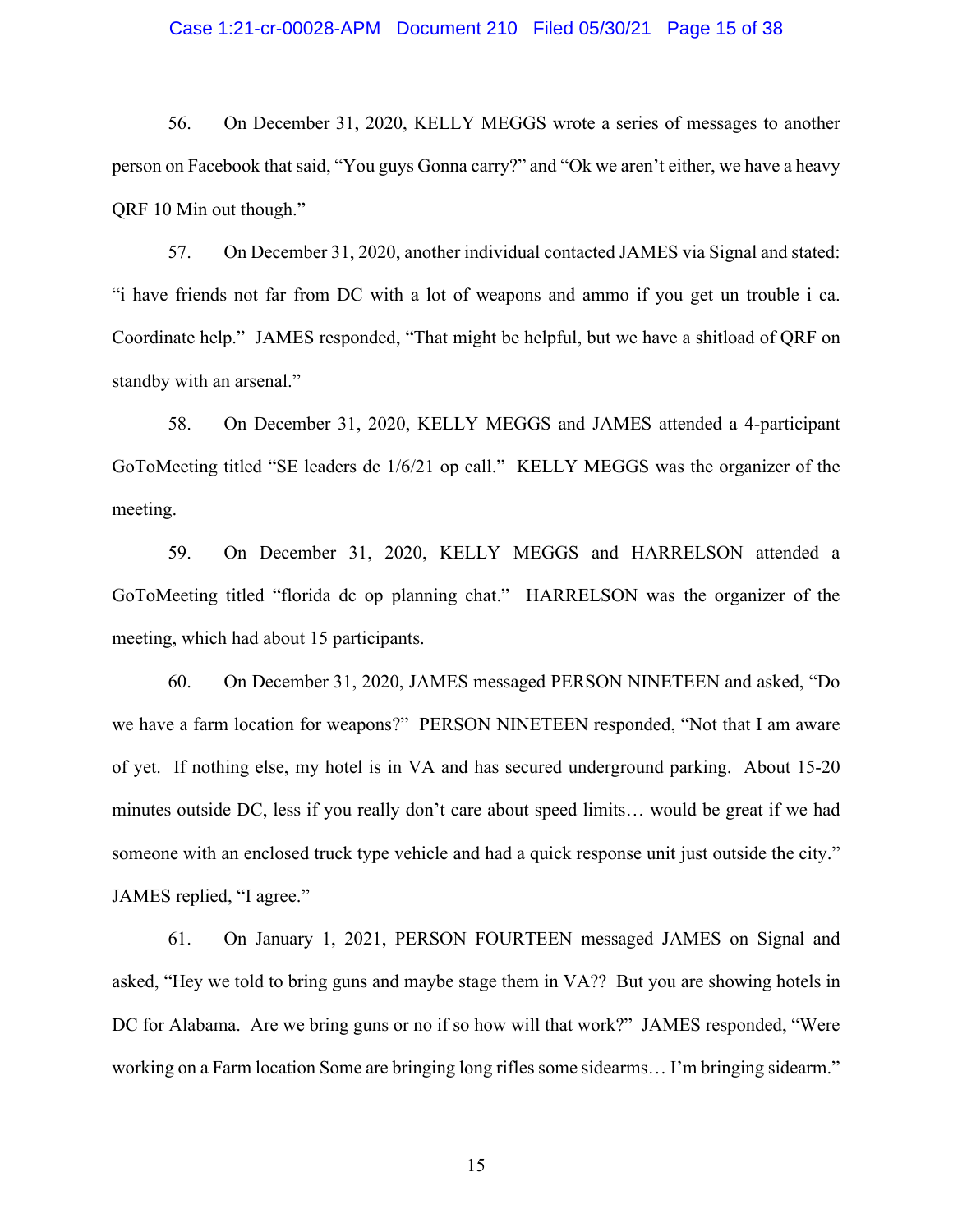#### Case 1:21-cr-00028-APM Document 210 Filed 05/30/21 Page 16 of 38

62. On January 1, 2021, CALDWELL replied to a Facebook comment, writing, "I accept that assignment! I swore to support and defend the Constitution of the United States against all enemies foreign and domestic. I did the former, I have done the latter peacefully but they have morphed into pure evil even blatantly rigging an election and paying off the political caste. We must smite them now and drive them down."

63. On January 1, 2021, CROWL sent CALDWELL a Facebook message stating, "Happy New year, to you Sir!! Guess I'll be seeing you soon. Will probably call you tomorrow…mainly because…I like to know wtf plan is. You are the man Commander."

64. On January 1, 2021, CALDWELL wrote to CROWL, "Check with Cap. I recommended the following hotel to her which STILL has rooms (unbelieveble)." CALDWELL then sent a link to the Comfort Inn Ballston, the same hotel that he recommended to others on January 1. CALDWELL continued, "[PERSON TWO] and I are setting up shop there. [PERSON THREE] has a room and is bringing someone. He will be the quick reaction force. Its going to be cold. We need a place to spend the night before minimum. [PERSON ONE] never contacted me so [PERSON TWO] and I are going our way. I will probably do pre-strike on the 5th though there are things going on that day. Maybe can do some night hunting. Oathkeeper friends from North Carolina are taking commercial buses up early in the morning on the 6th and back same night. [PERSON THREE] will have the goodies in case things go bad and we need to get heavy."

65. On January 1, 2021, CROWL and WATKINS made plans to travel by car to Washington, D.C., to attend the events of January 5-6, 2021.

66. Beginning on January 1, and continuing into January 2, 2021, CALDWELL and CROWL exchanged messages about the hotel where they planned to stay in Arlington, Virginia, and CALDWELL told CROWL: "This is a good location and would allow us to hunt at night if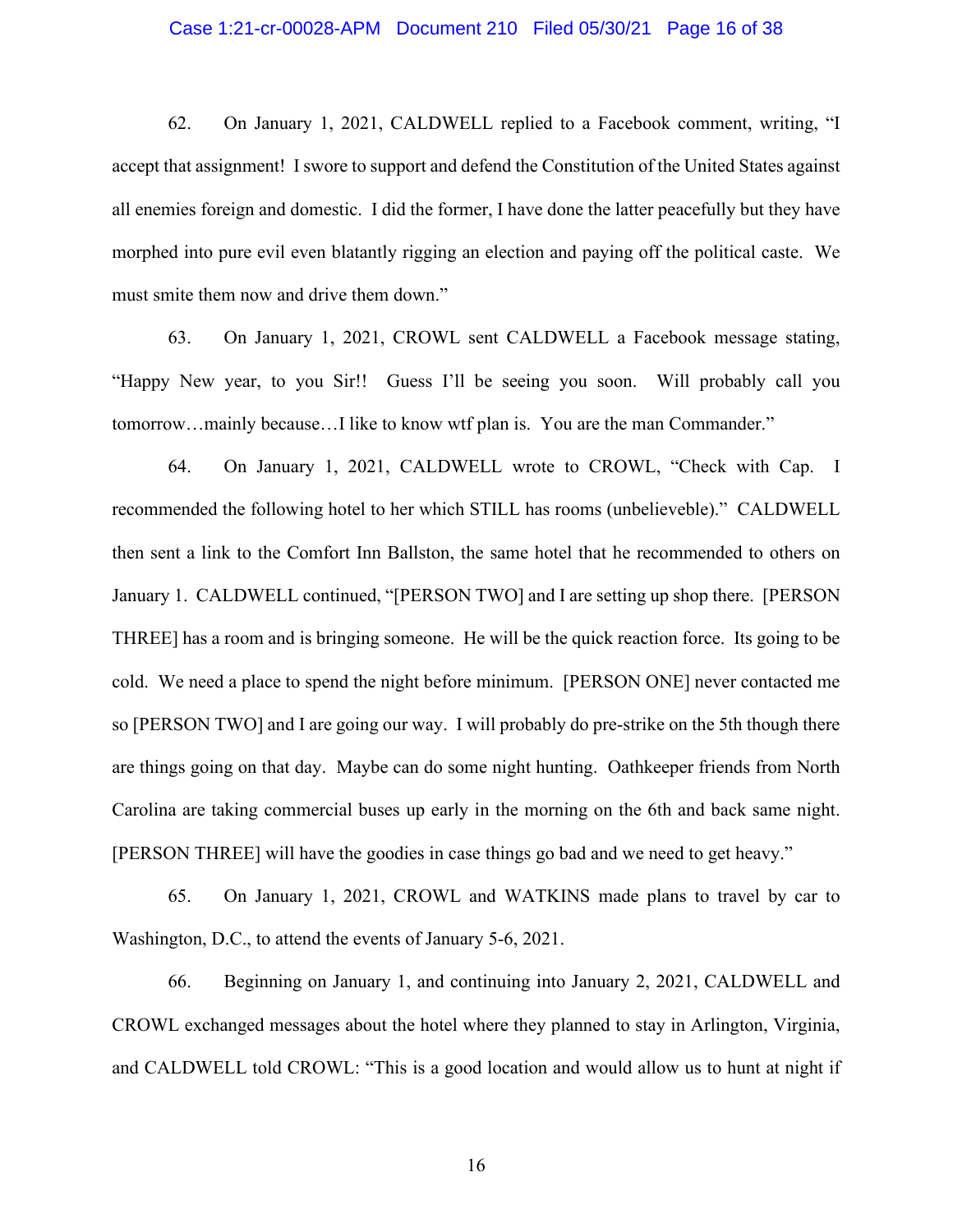#### Case 1:21-cr-00028-APM Document 210 Filed 05/30/21 Page 17 of 38

we wanted to. I don't know if [PERSON ONE] has even gotten out his call to arms but its a little friggin late. This is one we are doing on our own. We will link up with the north carolina crew."

67. On January 2, 2021, PERSON FIFTEEN messaged JAMES on Signal and asked, "So, I guess I am taking full gear less weapons? Just reading through all the posts. Would rather have it and not need it." JAMES responded, "Yeah full gear... QRF will have weapons Just leave em home."

68. On the evening of January 2, 2021, at about 5:43 p.m., KELLY MEGGS posted a map of Washington, D.C., in the Leadership Signal Chat, along with the message, "1 if by land[,] North side of Lincoln Memorial[,] 2 if by sea[,] Corner of west basin and Ohio is a water transport landing !!" KELLY MEGGS continued, "QRF rally points[.] Water of the bridges get closed."

69. On January 3, 2021, STEELE emailed the Florida chapter of the Oath Keepers a membership application and wrote, "My brother, Graydon Young told me to submit my application this route to expedite the process." Later in the day, STEELE emailed KELLY MEGGS and wrote, "My brother, Graydon Young told me to send the application to you so I can be verified for the Events this coming Tuesday and Wednesday." The following day, STEELE sent an email to an Oath Keepers address, copying both YOUNG and KELLY MEGGS, attaching her Florida Oath Keepers membership application and vetting form, and writing, "I was just requested to send my documents to this email."

70. On January 3, 2021, WATKINS sent CROWL a Facebook message stating, "Running a bit behind. I'll txt when I'm back at the bar. Getting supplies for DC."

71. On January 3, 2021, WATKINS and BENNIE PARKER discussed the uniforms, gear, and weapons they would wear and bring on January 6, 2021:

> WATKINS to BENNIE PARKER: We are not bringing firearms. ORF will be our Law Enforcement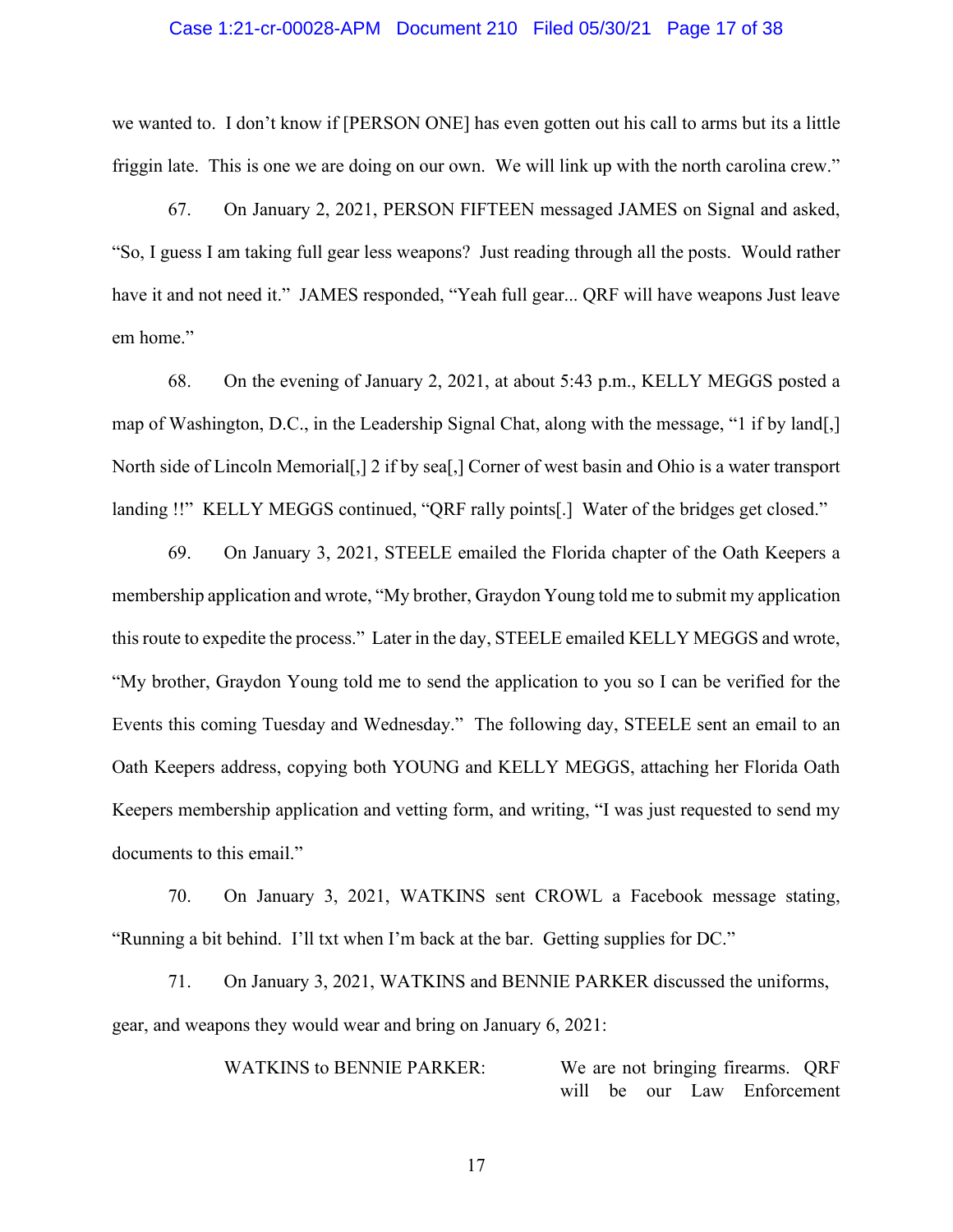| members of Oathkeepers.                                                                                                                 |
|-----------------------------------------------------------------------------------------------------------------------------------------|
| Good to know.                                                                                                                           |
| Pack Khaki/Tan pants. Weapons are<br>ok now as well. Sorry for the<br>confusion. We are packing the car<br>and heading your way shortly |
| We don't have any khakis We have<br>jeans and our b d u's <sup>11</sup> So I can bring<br>my gun?                                       |
|                                                                                                                                         |

72. On January 3, 2021, KELLY MEGGS and HARRELSON served as two of the three "organizers" of an 18-participant GoToMeeting titled "dc planning call."

73. At least as early as January 3, 2021, WATKINS, KELLY MEGGS, YOUNG, HARRELSON, HACKETT, DOLAN, ISAACS, and others known and unknown joined an invitation-only encrypted Signal group message titled "OK FL DC OP Jan 6" (hereinafter the "Florida Signal Chat").

74. On January 3, 2021, KELLY MEGGS added HARRELSON to the Leadership Signal Chat, and wrote that HARRELSON would serve as the "Ground Team lead in Florida."

75. On January 4, 2021, CALDWELL emailed PERSON THREE several maps along with the message, "These maps walk you from the hotel into D.C. and east toward the target area on multiple roads running west to east including M street and P street, two of my favorites . . . ."

76.

<sup>&</sup>lt;sup>11</sup> Based on the investigation, "B.D.U." appears to be a military reference to the Battle Dress Uniform, which is a camouflaged combat uniform.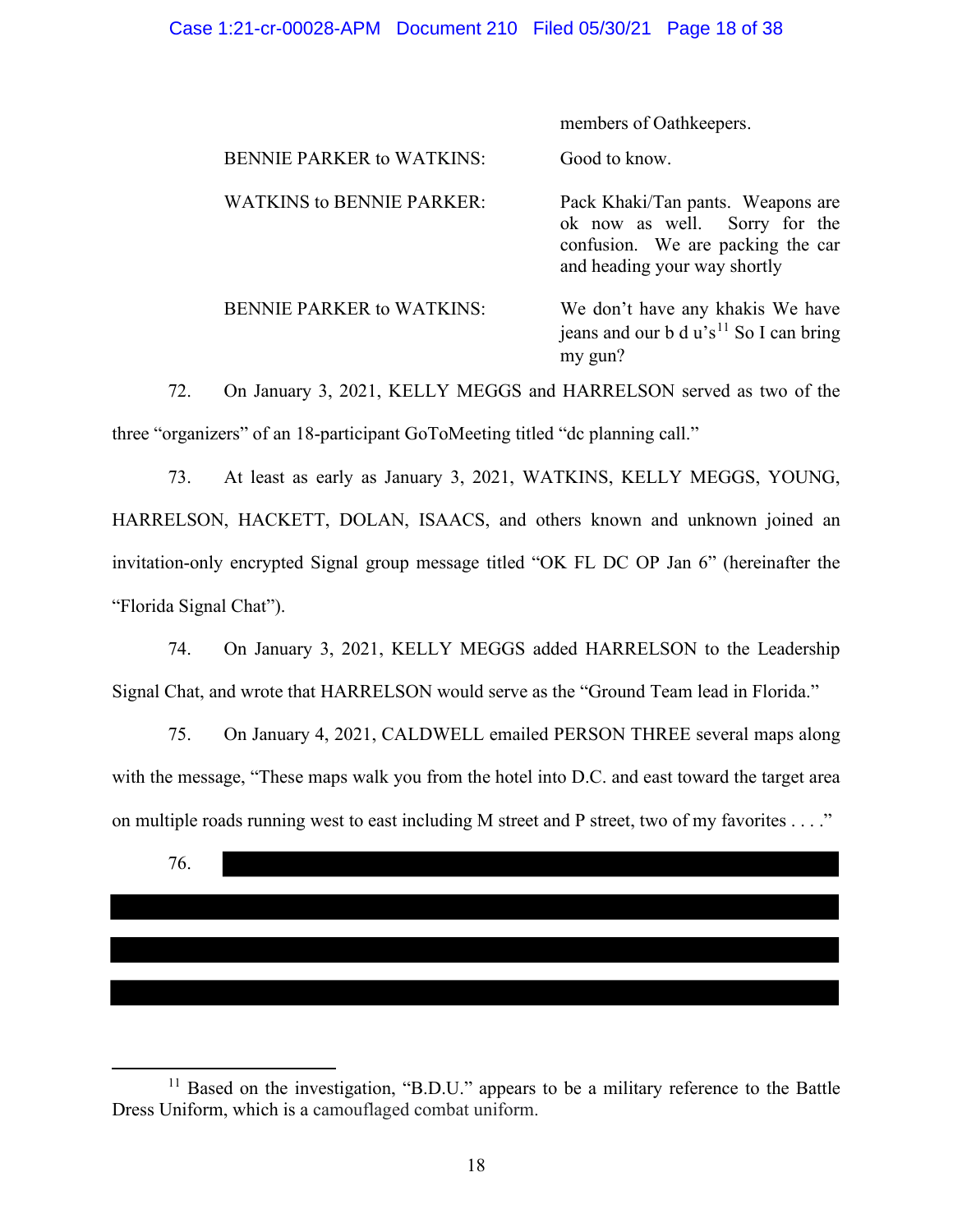

#### *Travel to Washington, D.C., for the January 6 Operation*

78. On January 4, 2021, KELLY MEGGS wrote in the Florida Signal Chat, "Rally 3 pm if possible and need location DM but only those who will caravan."

79. On January 4, 2021, HARRELSON and DOLAN departed Florida together in a vehicle rented by DOLAN and traveled to the Washington, D.C., metropolitan area.

80. On January 4, 2021, YOUNG took a flight from Sarasota, Florida, to Greensboro, North Carolina.

81. On January 4, 2021, CROWL, WATKINS, SANDRA PARKER, and BENNIE PARKER departed Ohio together and traveled to Northern Virginia, where they spent the night.

82. On January 4, 2021, PERSON TEN checked into the Hilton Garden Inn in Vienna, Virginia. The room was reserved and paid for using a credit card in PERSON ONE's name.

83. On January 4, 2021, WATKINS wrote in the Florida Signal Chat, "Where can we drop off weapons to the QRF team? I'd like to have the weapons secured prior to the Op tomorrow."

84. On the morning of January 5, 2021, HARRELSON asked in the Florida Signal Chat for the location of the "QRF hotel," and KELLY MEGGS responded by asking for a direct message.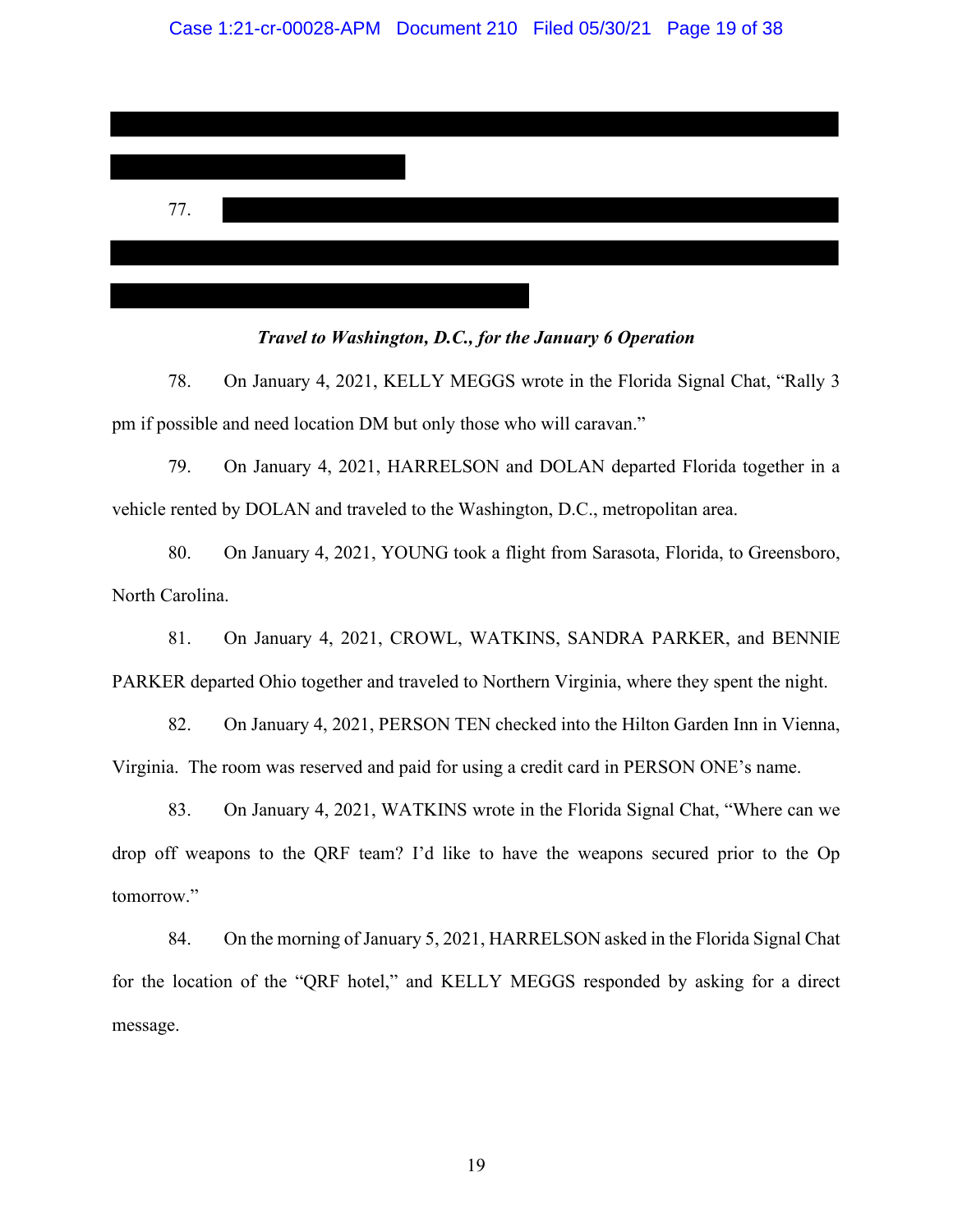85. On January 5, 2021, PERSON ONE and MINUTA separately traveled to the Washington, D.C., metropolitan area and checked into the Hilton Garden Inn in Vienna, Virginia.

86. On January 5, 2021, YOUNG and STEELE departed North Carolina with others known and unknown and traveled to the Washington D.C., metropolitan area and checked into the Holiday Inn in Springfield, Virginia.

87. CALDWELL paid for a room for two people at the Comfort Inn Ballston from January 5-7, 2021.

88. WATKINS paid for a room for two people at the Comfort Inn Ballston—the hotel recommended by CALDWELL—from January 5-7, 2021, and reserved it under the name "Jessica Wagkins."

89. SANDRA PARKER paid for a room for two people at the Comfort Inn Ballston from January 5-7, 2021.

90. KELLY MEGGS paid for two rooms, each for two people, at the Comfort Inn Ballston from January 5-6, 2021. The rooms were reserved under the name of PERSON THREE.

91. KELLY MEGGS also booked two rooms at the Hilton Garden Inn in Washington, D.C., from January 5-7, 2021. KELLY MEGGS paid for both of the rooms, using two different credit cards.

92. YOUNG paid for a room for two people at the Holiday Inn in Springfield, Virginia, from January 5-6, 2021.

93. HACKETT paid for a room at the Hilton Garden Inn in Washington, D.C., from January 5-7, 2021. The room was booked in the name of PERSON SIXTEEN.

94. DOLAN booked and paid for a room at the Hilton Garden Inn in Washington, D.C., from January 5-7, 2021.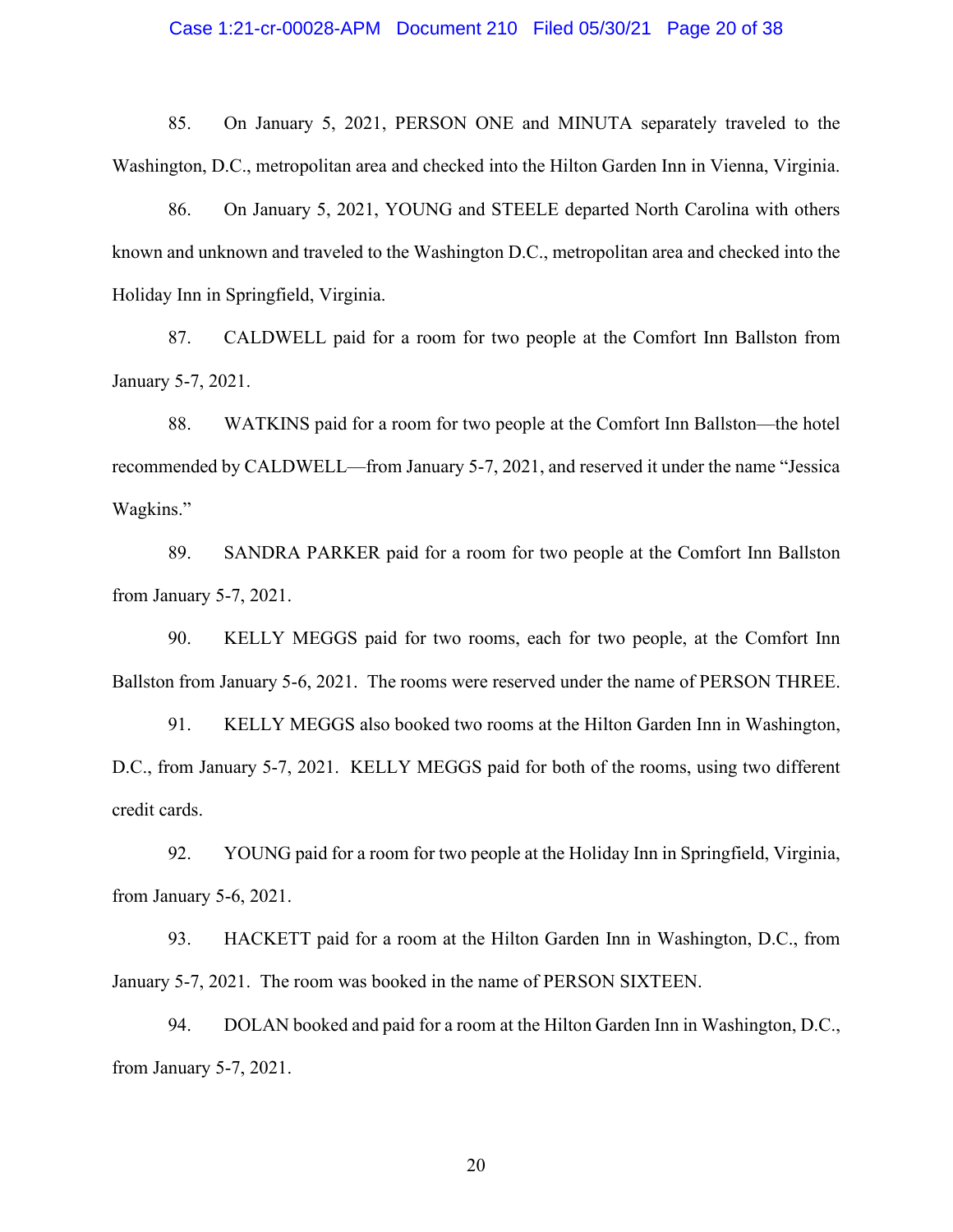### Case 1:21-cr-00028-APM Document 210 Filed 05/30/21 Page 21 of 38

95. MINUTA, using his personal email address and his personal home address, reserved three rooms at the Mayflower Hotel in Washington, D.C., under the names of MINUTA, JAMES, and PERSON TWENTY. A debit card associated with PERSON FIFTEEN was used to pay for the room reserved under MINUTA's name. A credit card associated with JAMES was used to pay for the room reserved under JAMES's name.

96.

## *The January 6 Operation*

97. On the morning of January 6, 2021, YOUNG and STEELE traveled together from Springfield, Virginia, to Washington, D.C.

98. On the morning of January 6, 2021, CROWL, WATKINS, CALDWELL, SANDRA PARKER, and BENNIE PARKER, traveled from Arlington, Virginia, to Washington, D.C.

| 99. |  |  |  |
|-----|--|--|--|
|     |  |  |  |
|     |  |  |  |
|     |  |  |  |

100. At 11:21 a.m., PERSON ONE placed a phone call to KELLY MEGGS, which lasted 51 seconds.

101. At or around this time, CROWL, WATKINS, SANDRA PARKER, BENNIE PARKER, YOUNG, STEELE, KELLY MEGGS, CONNIE MEGGS, and HACKETT prepared themselves for battle before heading to the Capitol by equipping themselves with communication devices and donning reinforced vests, helmets, and goggles.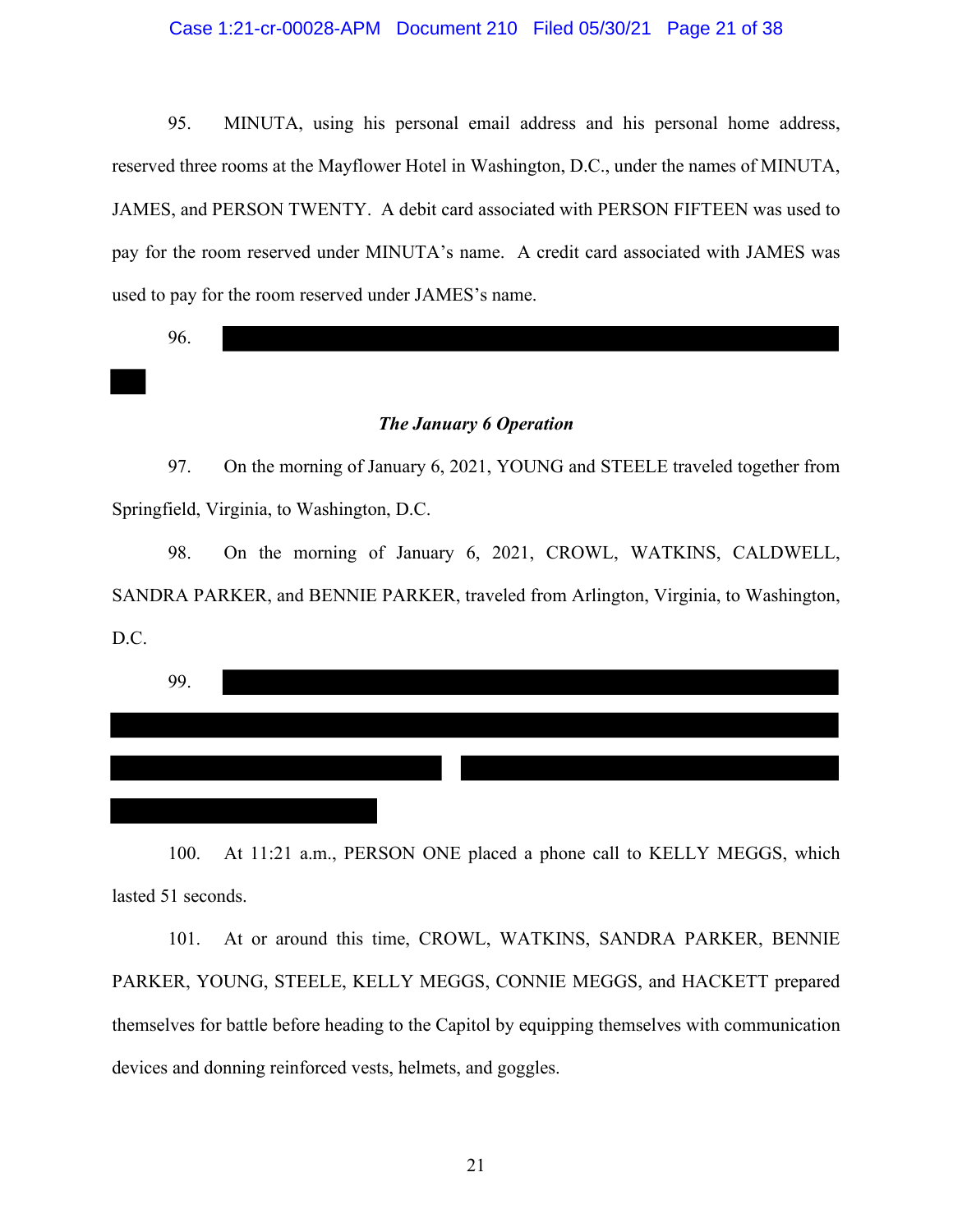

At 12:58 p.m., MINUTA placed a phone call to PERSON ONE, which lasted 103. approximately 1 minute and 11 seconds.

At 1:02 p.m., PERSON ONE placed a phone call to MINUTA, which lasted 104. approximately 1 minute and 48 seconds.

At 1:25 p.m., PERSON ONE messaged the Leadership Signal Chat, "Pence is doing 105. nothing. As I predicted." About 15 minutes later, he sent another message, stating, "All I see Trump doing is complaining. I see no intent by him to do anything. So the patriots are taking it into their own hands. They've had enough."

At 1:48 p.m., PERSON ONE sent a message to the Leadership Signal Chat 106. informing the group that he was on his way to the Capitol.

At 1:50 p.m., WATKINS transmitted a communication over Zello<sup>12</sup> stating, "We 107. have a good group. We have about 30-40 of us. We are sticking together and sticking to the plan."

At 1:52 p.m., HARRELSON and DOLAN unlawfully entered the restricted Capitol 108. grounds.

109. At 1:59 p.m., PERSON TEN placed a phone call to JAMES, which lasted approximately 30 seconds.

<sup>&</sup>lt;sup>12</sup> On January 6, 2021, WATKINS and others known and unknown communicated and coordinated their actions on Zello, using a Zello channel named "Stop the Steal J6."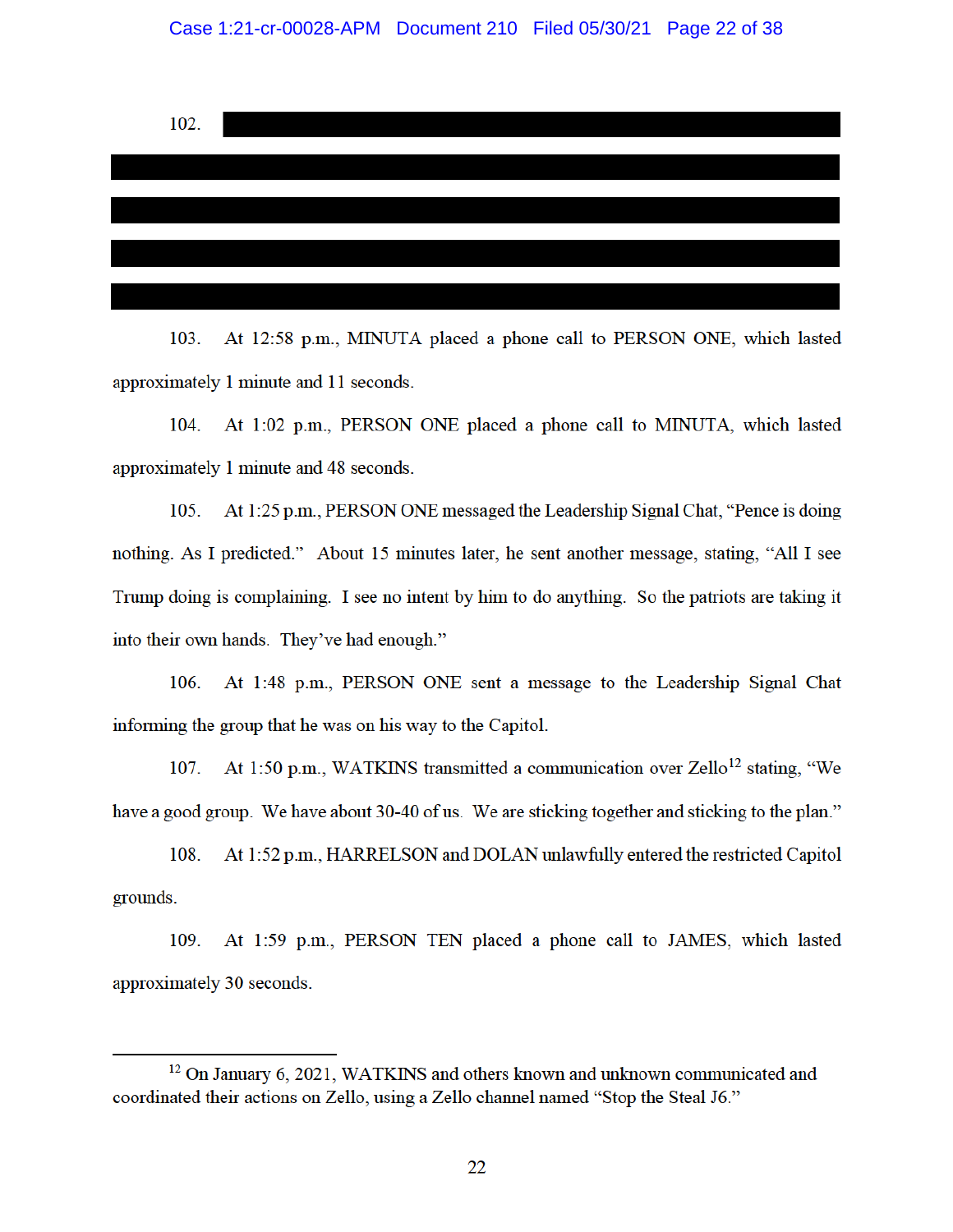#### Case 1:21-cr-00028-APM Document 210 Filed 05/30/21 Page 23 of 38

110. At 2:00 p.m., JAMES placed a phone call to PERSON TEN, which lasted approximately 1 minute and 12 seconds.

111. At 2:00 p.m., WATKINS stated on the "Stop the Steal J6" Zello channel, "Y'all, we're one block away from the Capitol right now. I'm probably gonna go silent when we get there, because I'm gonna be a little busy."

112. At 2:01 p.m., PERSON TEN placed a phone call to PERSON ONE, which lasted approximately 1 minute and 41 seconds.

113. At 2:03 p.m., PERSON TEN placed a phone call to JAMES, which lasted approximately 39 seconds. About 1 minute later, JAMES placed a phone call to PERSON TEN, which lasted approximately 3 minutes and 36 seconds.

114. At 2:03 p.m., the administrator of the "Stop the Steal J6" Zello channel directed the group, "You are executing citizen's arrest. Arrest this assembly, we have probable cause for acts of treason, election fraud . . . ."

115. At 2:06 p.m., PERSON ONE sent another message to the Leadership Signal Chat asking for PERSON TEN's location before stating, "I'm trying to get to you."

116. At 2:06 p.m., CALDWELL sent WATKINS a text message stating: "Where are you? Pence has punked out. We are screwed. Teargassing peaceful protesters at capital steps. Getting rowdy here... I am here at the dry fountain to the left of the Capitol[.]"

117. At 2:07 p.m., JAMES placed a phone call to PERSON TEN, which lasted approximately 30 seconds, followed by an approximately 55-second phone call at 2:10 p.m.

118. At 2:13 p.m., PERSON TEN placed a phone call to JAMES, which lasted approximately 43 seconds.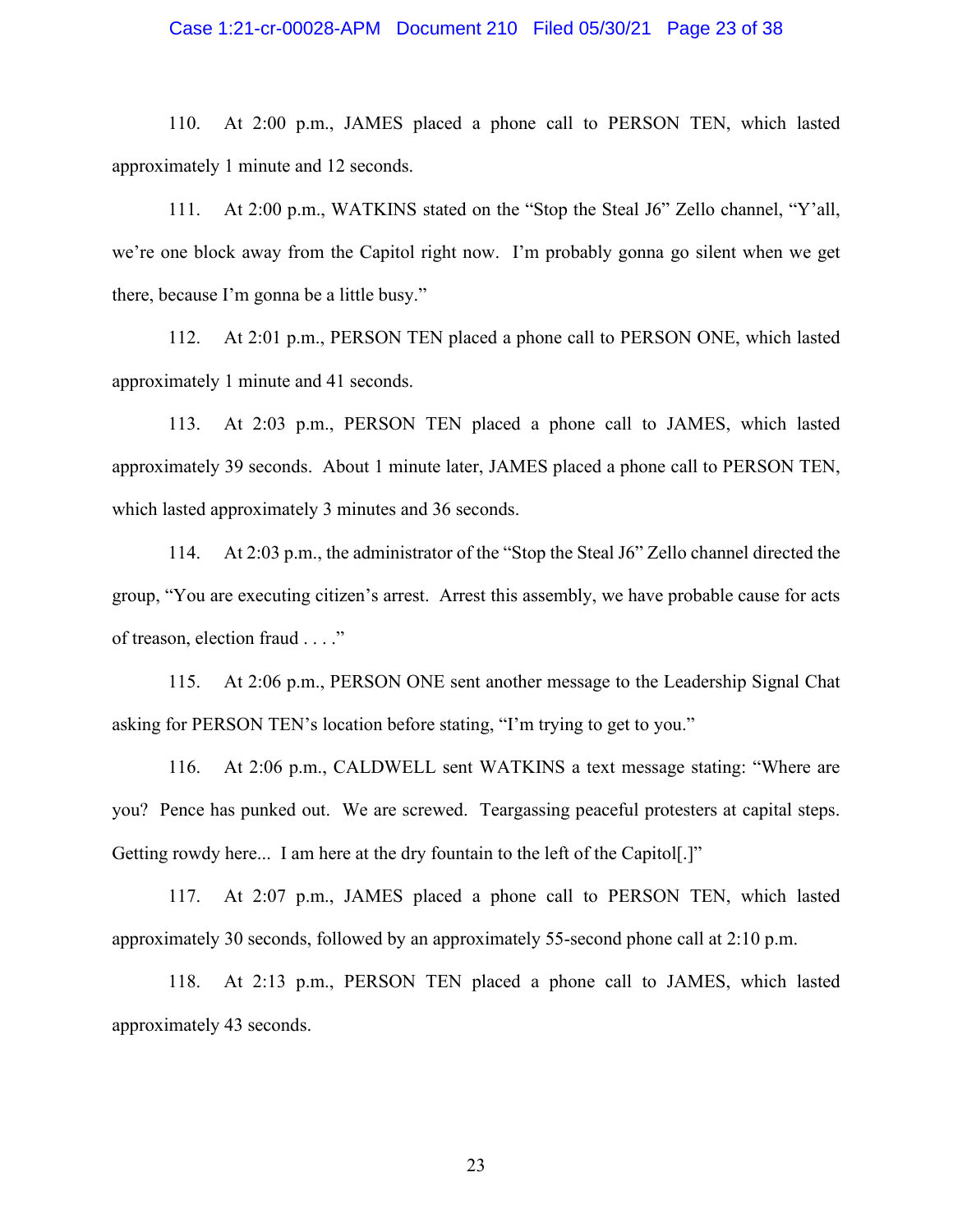#### Case 1:21-cr-00028-APM Document 210 Filed 05/30/21 Page 24 of 38

119. At 2:14 p.m., PERSON TEN wrote to the Leadership Signal Chat, "The have taken ground at the capital[.] We need to regroup any members who are not on mission."

120. At 2:15 p.m., PERSON ONE placed a phone call to KELLY MEGGS, which lasted approximately 15 seconds.

121. At 2:16 p.m., PERSON TEN placed a phone call to JAMES, which lasted approximately 42 seconds.

122. At 2:21 p.m., HARRELSON and DOLAN joined the crowd on the central east steps of the Capitol.

123. At 2:24 p.m., KELLY MEGGS placed a phone call to PERSON ONE, which lasted approximately 2 seconds.

124. At 2:25 p.m., PERSON ONE forwarded PERSON TEN's message ("The have taken ground at the capital[.] We need to regroup any members who are not on mission.") to the Leadership Signal Chat and instructed: "Come to South Side of Capitol on steps" and then sent a photograph showing the southeast side of the Capitol.

125. At 2:28 p.m., CROWL, WATKINS, SANDRA PARKER, BENNIE PARKER, YOUNG, STEELE, KELLY MEGGS, CONNIE MEGGS, HACKETT, and ISAACS unlawfully entered the restricted Capitol grounds.

126. At 2:31 p.m., PERSON TEN placed a phone call to PERSON ONE, which lasted approximately 5 minutes and 25 seconds.

127. At 2:32 p.m., KELLY MEGGS placed a phone call to PERSON ONE, which lasted approximately 1 minute and 37 seconds.

128.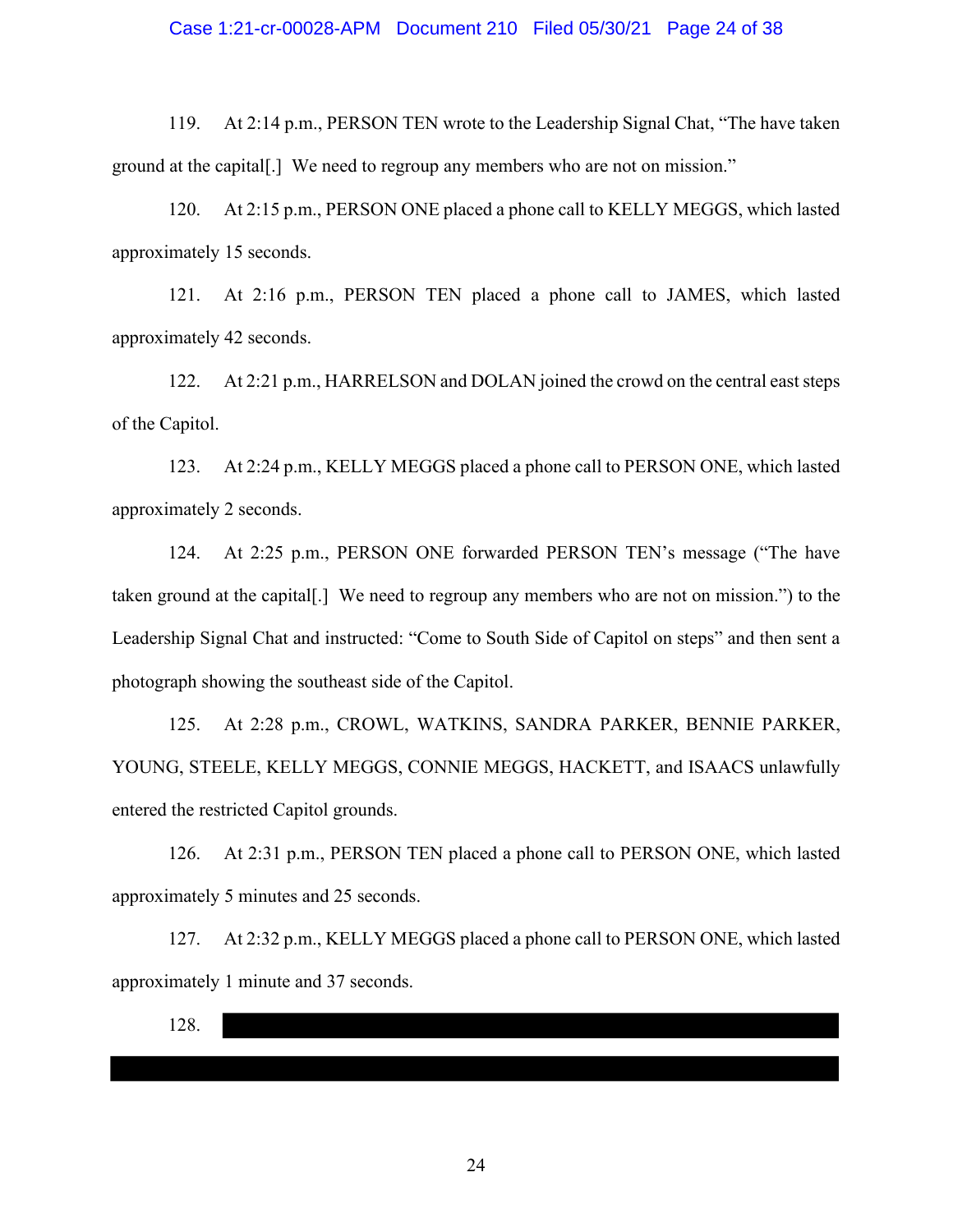| 129. |  |  |  |
|------|--|--|--|
|      |  |  |  |
|      |  |  |  |

130. At 2:33 p.m., JAMES placed a phone call to PERSON TEN, which lasted approximately 49 seconds.

131.

132. At 2:35 p.m., CROWL, WATKINS, SANDRA PARKER, YOUNG, STEELE, KELLY MEGGS, CONNIE MEGGS, HACKETT, and ISAACS joined together with others known and unknown to form a column or stack of individuals wearing Oath Keepers clothing, patches, insignia, and battle gear (the "Stack"). Together, the Stack maneuvered in an organized fashion up the steps on the east side of the Capitol—each member keeping at least one hand on the shoulder of the other in front of them.

133. Towards the top of the steps, HARRELSON and DOLAN joined with the Stack.

134. At the top of the steps, the Stack joined and then pushed forward alongside a mob that aggressively advanced towards the Columbus Doors at the central east entrance to the Capitol, assaulted the officers guarding the doors, threw objects and sprayed chemicals towards the officers and the doors, and pulled violently on the doors.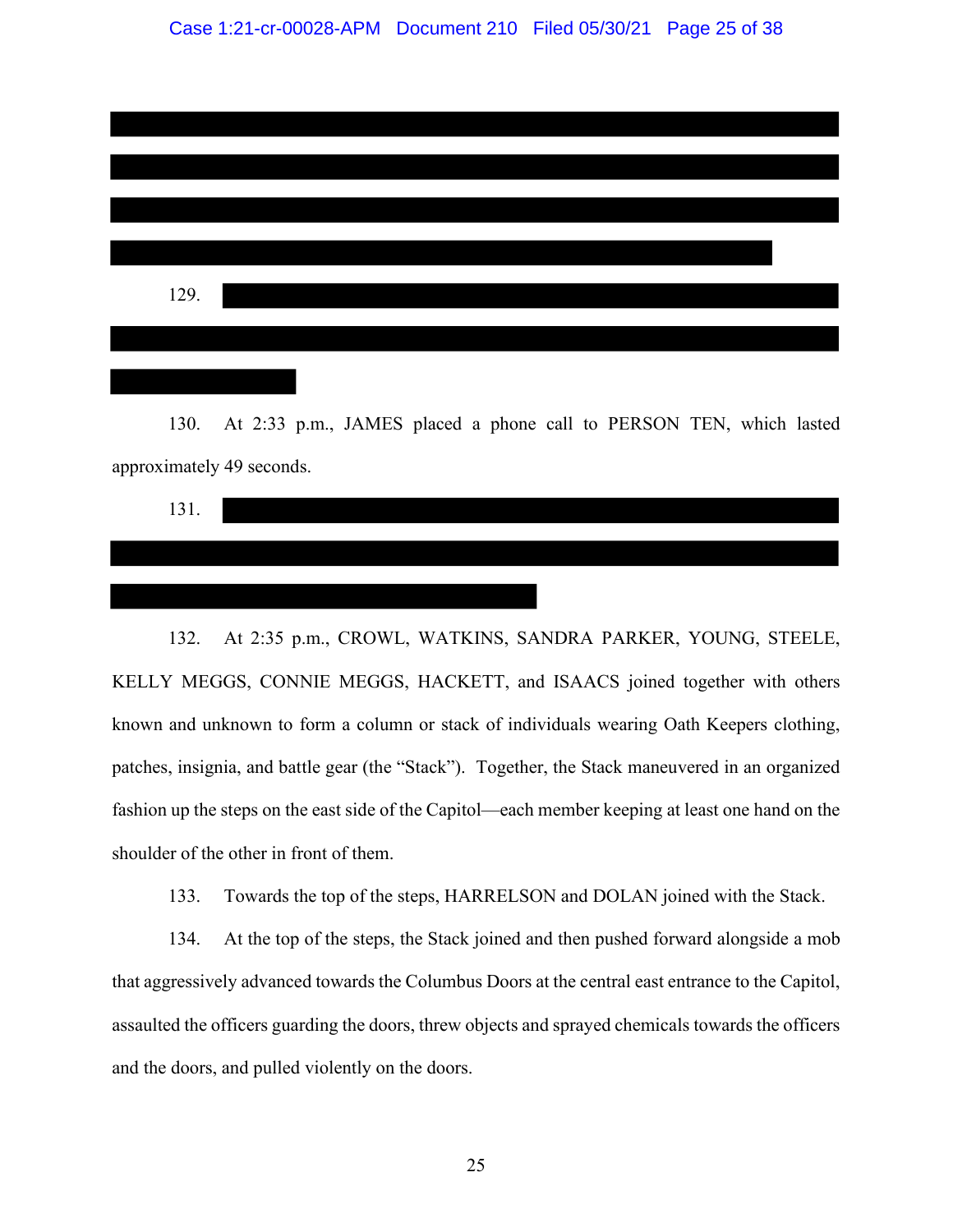#### Case 1:21-cr-00028-APM Document 210 Filed 05/30/21 Page 26 of 38

135. At 2:39 p.m., ISAACS joined the crowd in forcibly pushing against one of the Columbus Doors and the law enforcement officers guarding that door. Shortly thereafter, the Capitol doors were breached by the mob, and ISAACS entered the building.

136. Shortly after the mob breached the doors, CROWL, WATKINS, SANDRA PARKER, YOUNG, STEELE, KELLY MEGGS, CONNIE MEGGS, HARRELSON, HACKETT, DOLAN, and the others in the Stack forcibly entered the Capitol.

137. As they entered the Capitol, CROWL, WATKINS, SANDRA PARKER, YOUNG, STEELE, KELLY MEGGS, CONNIE MEGGS, HARRELSON, HACKETT, DOLAN, and the others in the Stack joined the larger mob in pushing past at least one law enforcement officer who was trying to stop them from breaching the Capitol building.

138. After they penetrated the Capitol building, CROWL, WATKINS, SANDRA PARKER, YOUNG, STEELE, KELLY MEGGS, CONNIE MEGGS, HARRELSON, HACKETT, DOLAN, ISAACS, and the others in the Stack collectively moved into an area inside the building known as the Capitol Rotunda.

139. As they navigated through the Capitol Rotunda, CROWL, WATKINS, SANDRA PARKER, YOUNG, STEELE, KELLY MEGGS, CONNIE MEGGS, HARRELSON, HACKETT, DOLAN, ISAACS, and the others in the Stack continued to communicate with one another by keeping their hands on each other's backs.

140. At 2:44 p.m., WATKINS stated on the "Stop the Steal J6" Zello channel, "We are in the mezzanine. We are in the main dome right now. We are rocking it. They are throwing grenades, they are fricking shooting people with paint balls. But we are in here."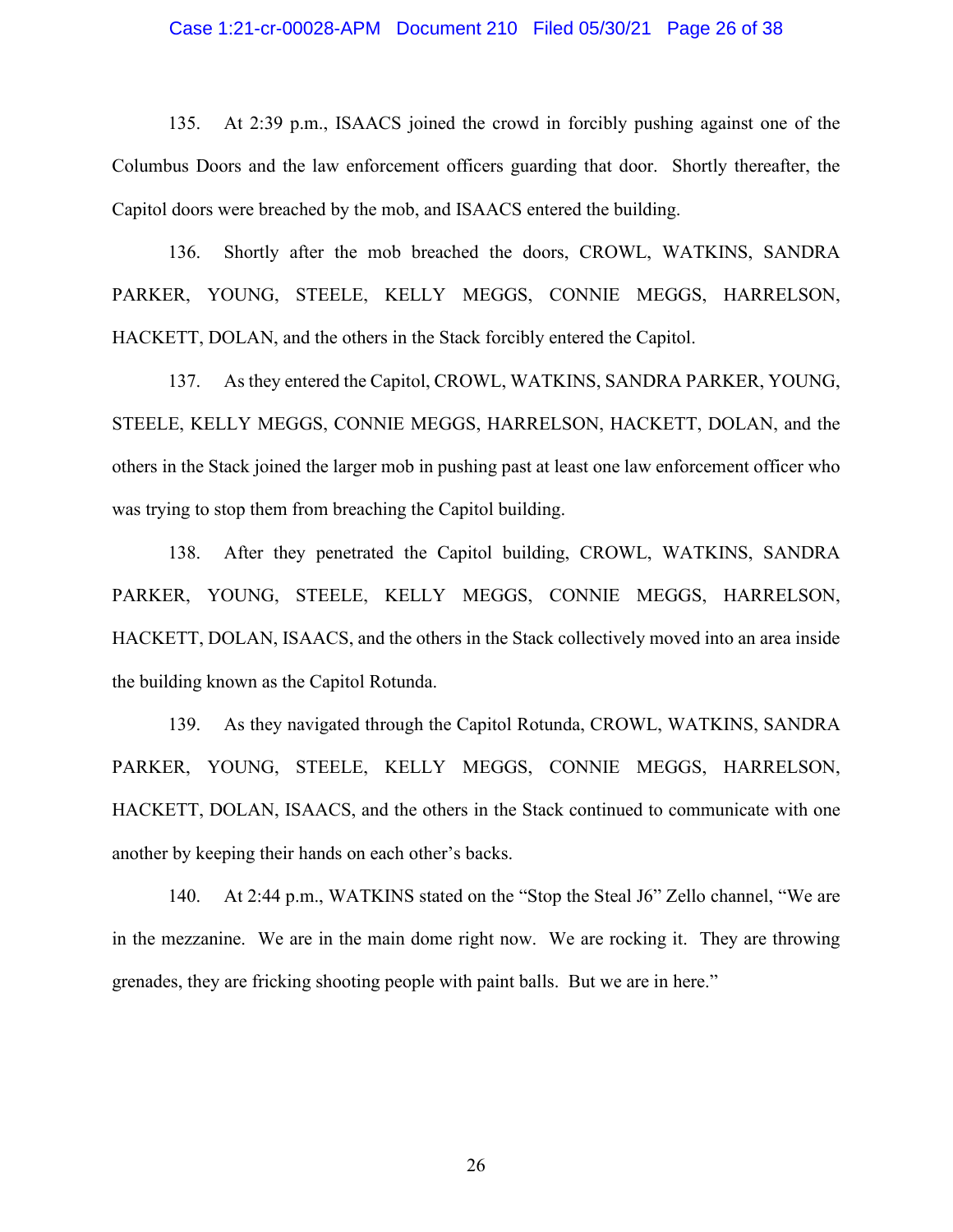#### Case 1:21-cr-00028-APM Document 210 Filed 05/30/21 Page 27 of 38

141. An individual who had participated in at least one prior Oath Keeper operation with WATKINS responded, "Get it, Jess. Do your fucking thing. This is what we fucking [unintelligible] up for. Everything we fucking trained for."

142. Shortly thereafter, WATKINS, CROWL, SANDRA PARKER, YOUNG, STEELE, and ISAACS exited the Rotunda through the northbound hallway and attempted to enter the Senate wing of Congress.

143. ISAACS yelled "the fight's not over" and waved rioters down the hallways towards the Senate.

144. At 2:45 p.m. and afterward, CROWL, WATKINS, SANDRA PARKER, YOUNG, and ISAACS joined the mob in pushing against a line of riot police officers guarding the hallway connecting the Rotunda to the Senate, as WATKINS commanded those around her to "push, push, push," and to, "get in there, get in there," while noting, "they [the officers] can't hold us."

145. When officers responded by deploying a chemical spray, the mob—including CROWL, WATKINS, SANDRA PARKER, YOUNG, and ISAACS—retreated.

146. CROWL, WATKINS, SANDRA PARKER, YOUNG, STEELE, and ISAACS regrouped in the Rotunda.

147. At 2:45 p.m., KELLY MEGGS, CONNIE MEGGS, HARRELSON, HACKETT, and DOLAN walked southbound out of the Rotunda and towards the House of Representatives.

148. Meanwhile, CALDWELL, who was positioned on the west side of the Capitol, joined with PERSON TWO and others known and unknown in storming past barricades and climbing stairs up to a balcony on the west side of the Capitol building.

149. At 2:48 p.m., CALDWELL sent a message on Facebook, writing, "We are surging forward. Doors breached[.]"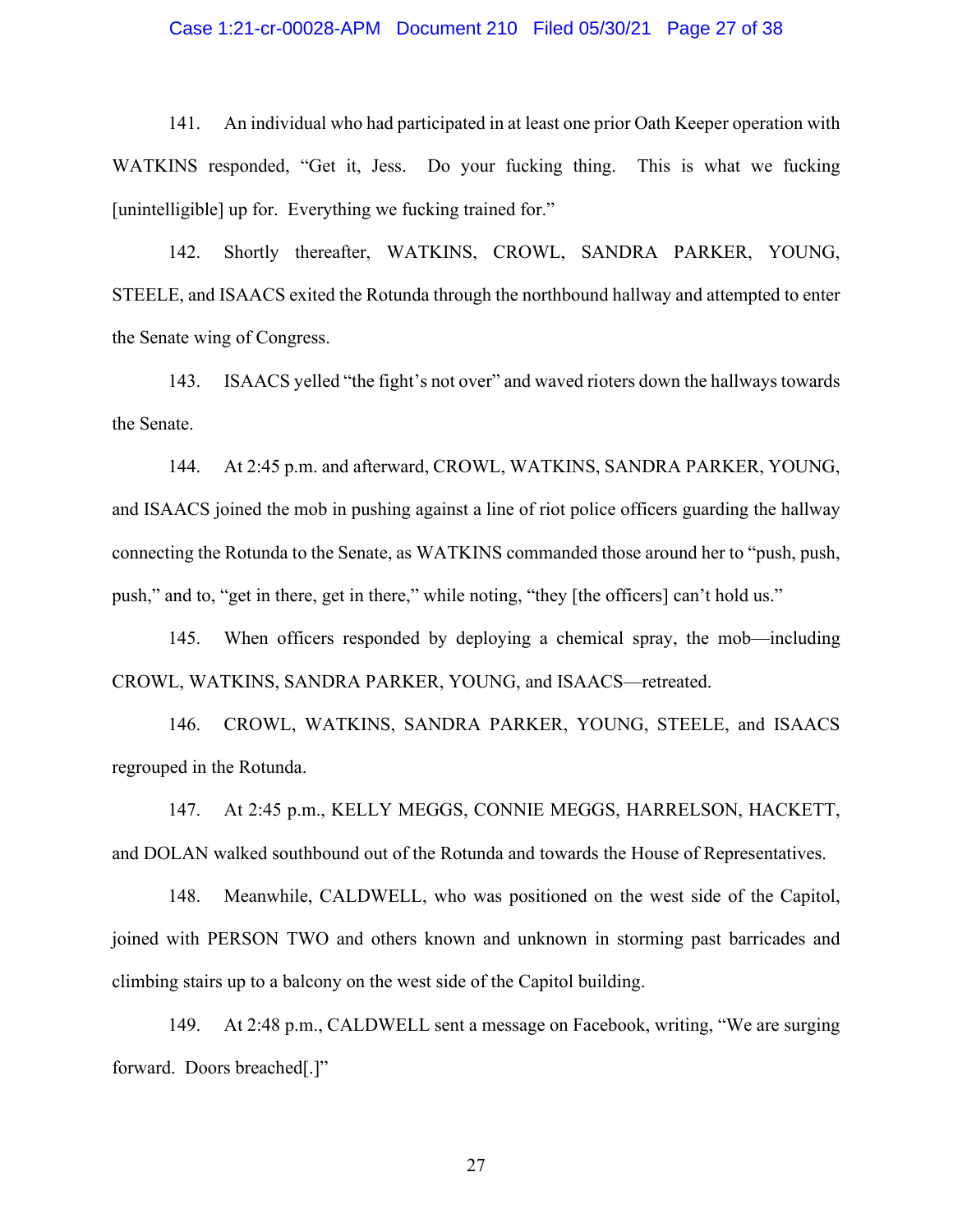150. At 2:54 p.m., HACKETT exited the Capitol.

151. At 2:57 p.m., HARRELSON and DOLAN exited the Capitol.

152. At 2:59 p.m., KELLY MEGGS and CONNIE MEGGS exited the Capitol.

153. At 3:05 p.m., CROWL, WATKINS, SANDRA PARKER, YOUNG, and STEELE helped ISAACS out of the Capitol.

| 154. |  |  |  |
|------|--|--|--|
|      |  |  |  |
|      |  |  |  |
|      |  |  |  |
|      |  |  |  |

155. While entering the Capitol building, MINUTA and JAMES pushed past Capitol Police officers who placed their hands on MINUTA and JAMES in an unsuccessful attempt to stop them from advancing toward the Capitol Rotunda.

156. At 3:17 p.m., when MINUTA and JAMES reached the entrance to the Capitol Rotunda, they joined with others in the crowd in a confrontation with a line of law enforcement officers that had formed a barrier between the lobby and the Capitol Rotunda. JAMES yanked and pushed several of the riot officers out of the way. While engaging in this conduct, JAMES repeatedly yelled, "Get out of my Capitol!" and "This is my fucking building! This is not yours! This is my Capitol!"

157. As he stood behind JAMES while recording the events with a camera, MINUTA yelled, "This is what's bound to happen, just get out! Get out! Get these cops out! It's our fucking building! Get 'em out, get out!"

158. JAMES briefly breached the Rotunda but was expelled by at least one officer who aimed chemical spray directly at JAMES, and multiple officers who pushed him out from behind.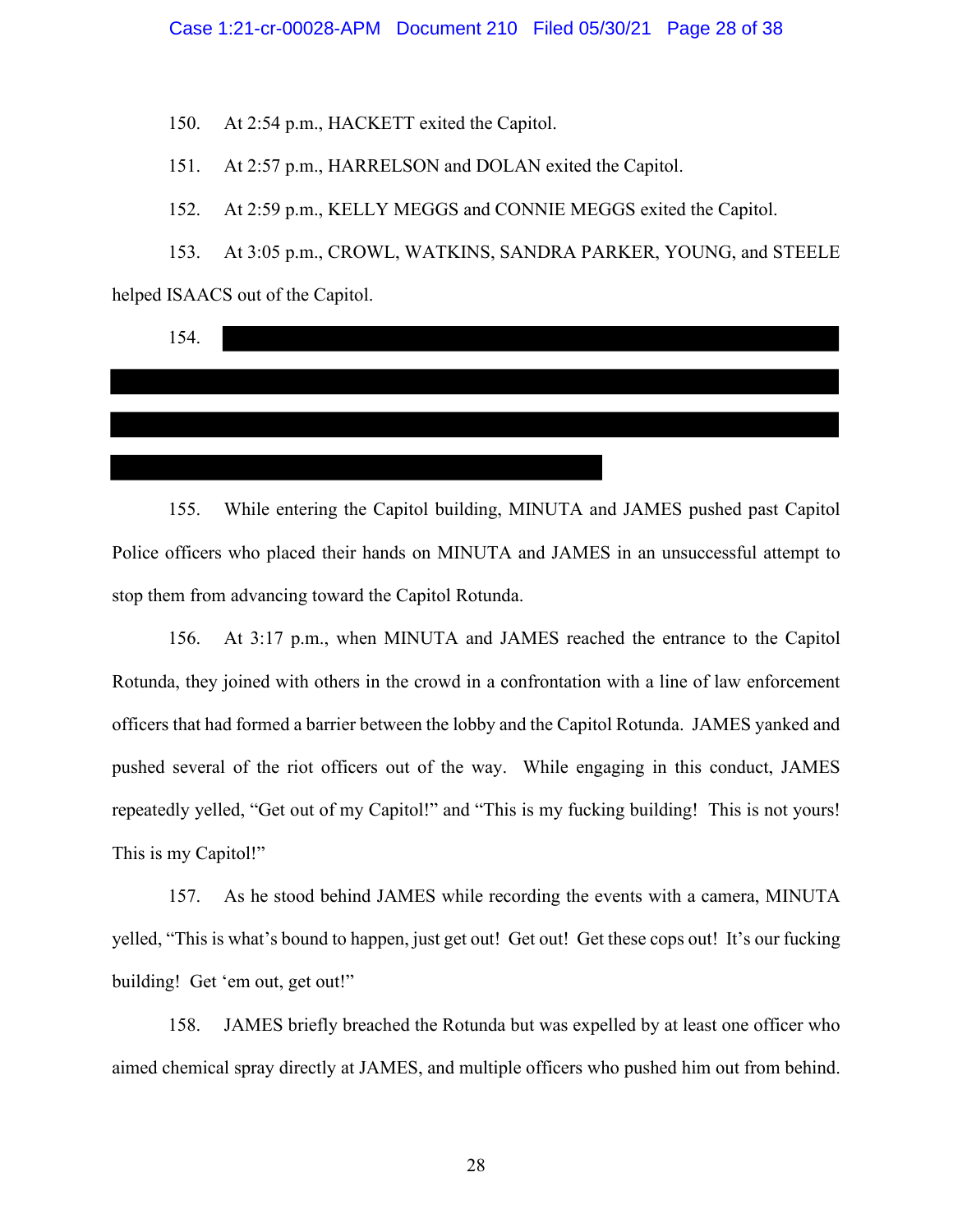#### Case 1:21-cr-00028-APM Document 210 Filed 05/30/21 Page 29 of 38

159. At 3:19 p.m., while exiting the Capitol building through the same east side Rotunda door from which he entered, MINUTA held up two fingers and yelled at a law enforcement officer, among other things, "All that's left is the Second Amendment!"

160. At 3:22 p.m., JAMES exited the Capitol through the east side Rotunda door from which he entered.

161.

162. At 3:40 p.m., JAMES placed a phone call to PERSON TEN, which lasted approximately 3 minutes and 4 seconds.

163. At 4:04 p.m., MINUTA placed a phone call to PERSON ONE, which lasted approximately 42 seconds.

164. At 4:05 p.m., PERSON ONE placed a phone call to MINUTA, which lasted approximately 2 minutes and 56 seconds.

165. Shortly after 4:00 p.m., individuals who breached the Capitol, to include YOUNG,

STEELE, KELLY MEGGS, CONNIE MEGGS, HARRELSON, MINUTA, JAMES,

HACKETT, DOLAN, and ISAACS, among others, gathered together with PERSON ONE and

PERSON TEN approximately 100 feet from the Capitol, near the northeast corner of the building.

(In violation of Title 18, United States Code, Section 371)

# **COUNT TWO (18 U.S.C. §§ 1512(c)(2), 2—Obstruction of an Official Proceeding and Aiding and Abetting)**

166. Paragraphs 1 through 30 and paragraphs 35 through 165 of this Indictment are realleged and incorporated as though set forth herein. As set forth in paragraphs 35 through 165, on or about January 6, 2021, in the District of Columbia and elsewhere, the defendants,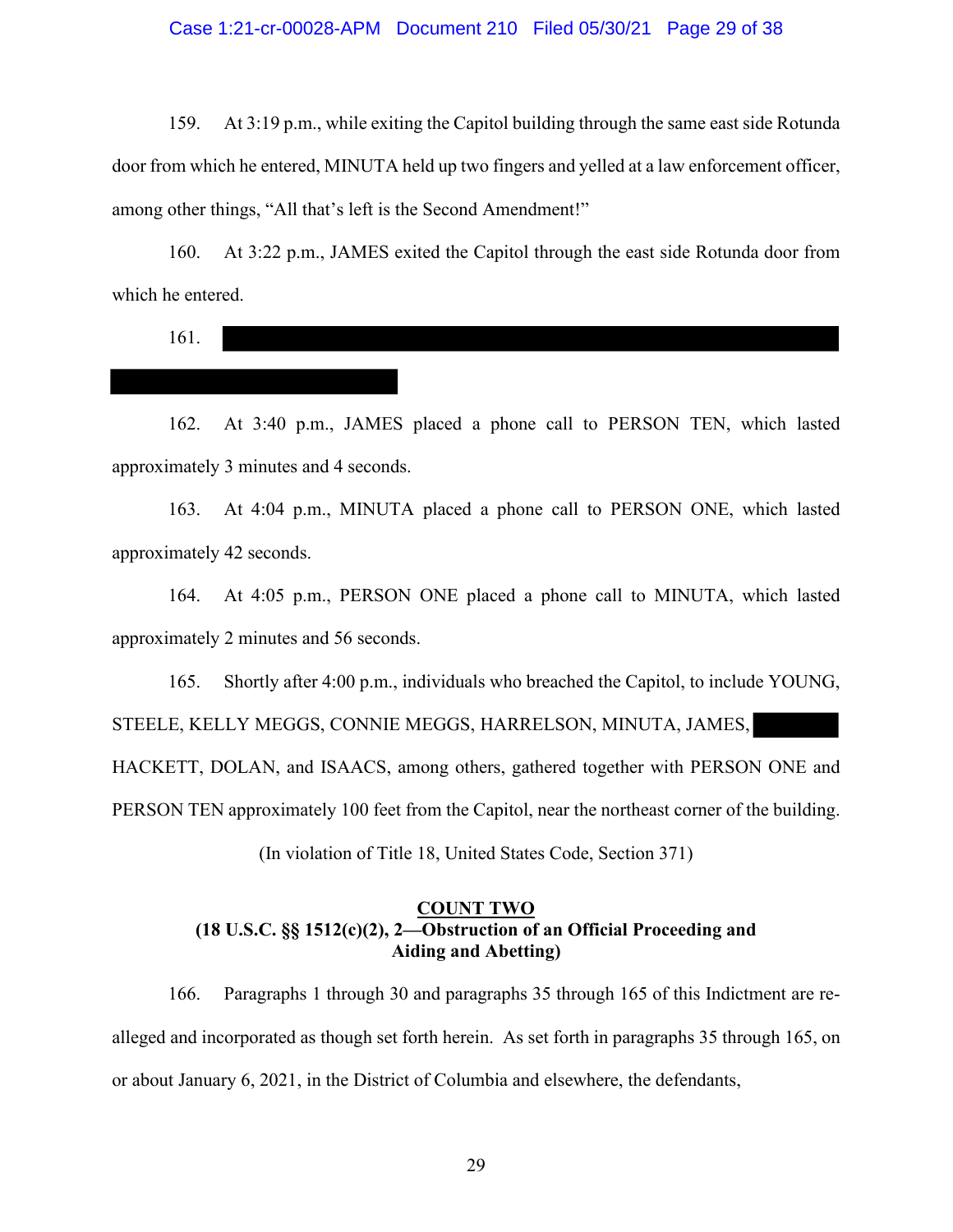

attempted to, and did, corruptly obstruct, influence, and impede an official proceeding, that is, the Certification of the Electoral College vote, and did aid and abet others known and unknown to do the same.

(In violation of Title 18, United States Code, Sections 1512(c)(2), 2)

# **COUNT THREE**

# **(18 U.S.C. §§ 1361, 2—Destruction of Government Property and Aiding and Abetting)**

167. Paragraphs 1 through 30 and paragraphs 35 through 165 of this Indictment are re-

alleged and incorporated as though set forth herein.

168. As set forth in paragraphs 134 through 137 and paragraphs 142 through 145, on

January 6, 2021, in the District of Columbia and elsewhere, the defendants,

**DONOVAN CROWL, JESSICA WATKINS, SANDRA PARKER, GRAYDON YOUNG, LAURA STEELE, KELLY MEGGS, CONNIE MEGGS, KENNETH HARRELSON, JOSEPH HACKETT,**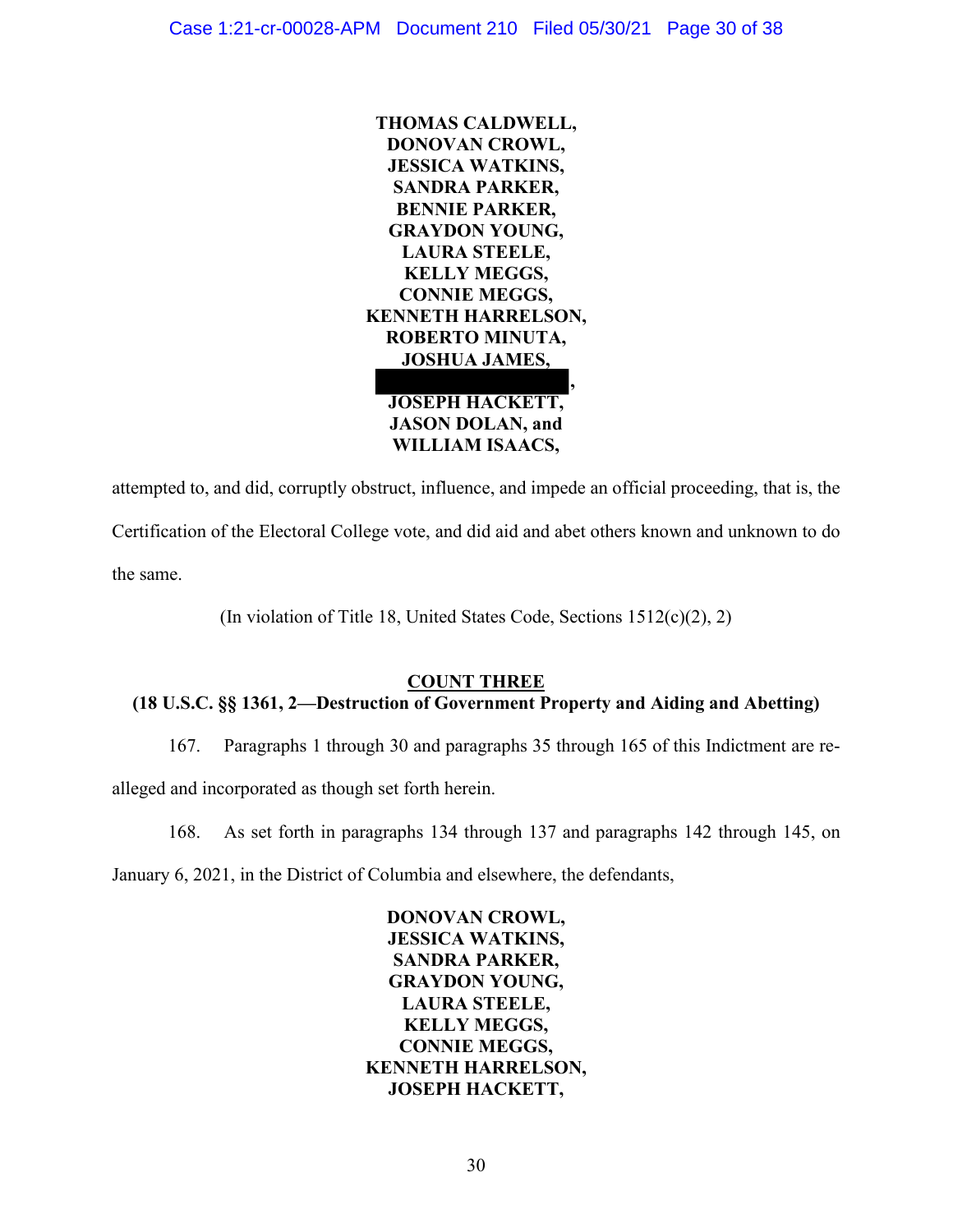## **JASON DOLAN, and WILLIAM ISAACS,**

attempted to, and did, willfully injure and commit depredation against property of the United States, that is, the United States Capitol building, thereby causing or attempting to cause damage that exceeded \$1,000, and did aid and abet others known and unknown to do so.

(In violation of Title 18, United States Code, Sections 1361, 2)

# **COUNT FOUR (18 U.S.C. § 1752(a)(1)—Restricted Building or Grounds)**

169. Paragraphs 1 through 30 and paragraphs 35 through 165 of this Indictment are re-

alleged and incorporated as though set forth herein.

170. As set forth in paragraphs 125, 136 to 137, 148 to 149, and 154 to 155, on or about

January 6, 2021, in the District of Columbia and elsewhere, the defendants,



**WILLIAM ISAACS,**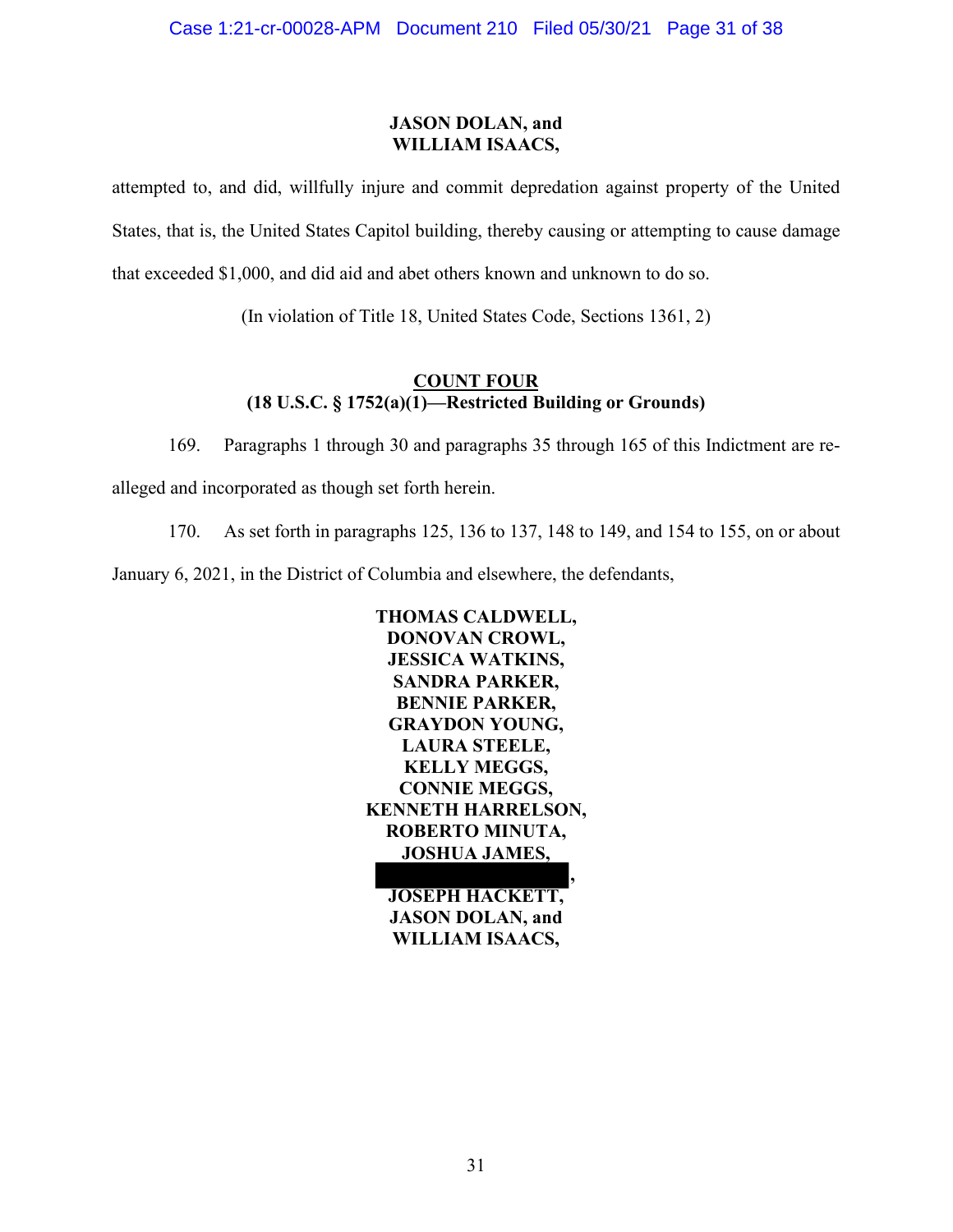#### Case 1:21-cr-00028-APM Document 210 Filed 05/30/21 Page 32 of 38

did knowingly enter and remain in a restricted building and grounds, that is, any posted, cordonedoff, or otherwise restricted area within the United States Capitol and its grounds, where the Vice President and Vice President-elect were temporarily visiting, without lawful authority to do so.

(In violation of Title 18, United States Code, Section 1752(a)(1))

# **COUNT FIVE (18 U.S.C. §§ 231(a)(3), 2—Civil Disorder and Aiding and Abetting**)

171. Paragraphs 1 through 30 and paragraphs 35 through 165 of this Indictment are realleged and incorporated as though set forth herein.

172. As set forth in paragraph 135, on or about January 6, 2021, within the District of Columbia, the defendant,

### **WILLIAM ISAACS,**

committed and attempted to commit an act to obstruct, impede, and interfere with a law enforcement officer, that is, U.S. Capitol Police Officer M.C., while Officer M.C. was lawfully engaged in the lawful performance of his official duties incident to and during the commission of a civil disorder, and the civil disorder obstructed, delayed, and adversely affected the conduct and performance of a federally protected function.

(In violation of Title 18, United States Code, Sections 231(a)(3), 2)

## **COUNT SIX (18 U.S.C. §§ 231(a)(3), 2—Civil Disorder and Aiding and Abetting**)

173. Paragraphs 1 through 30 and paragraphs 35 through 165 of this Indictment are realleged and incorporated as though set forth herein.

174. As set forth in paragraphs 142 through 145, on or about January 6, 2021, within the District of Columbia, the defendants,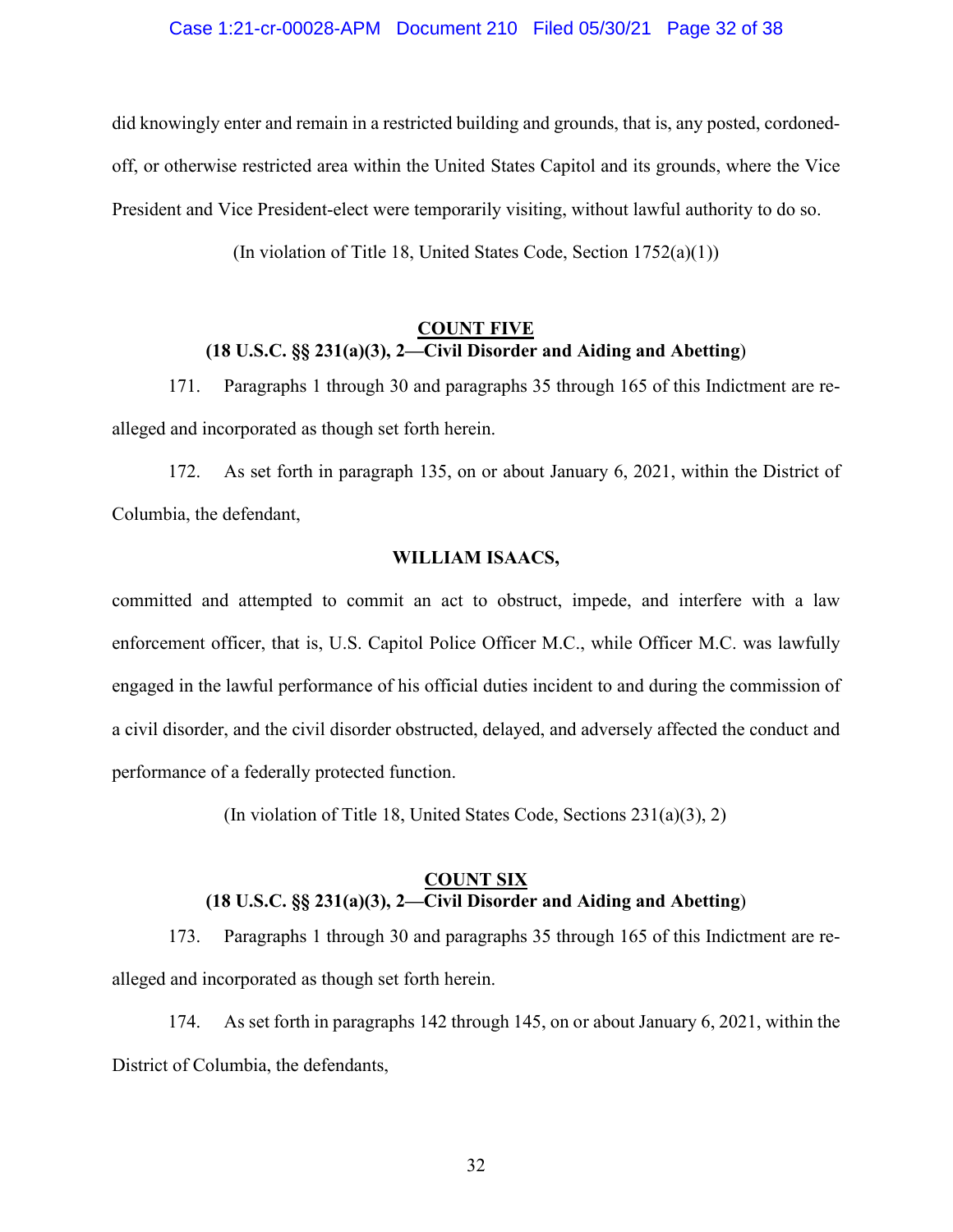# **JESSICA WATKINS, DONOVAN CROWL, SANDRA PARKER, GRAYDON YOUNG, and WILLIAM ISAACS,**

committed and attempted to commit an act to obstruct, impede, and interfere with a law enforcement officer, that is, law enforcement officers guarding the hallway between the Capitol Rotunda and Senate chamber, while those officers were lawfully engaged in the lawful performance of their official duties incident to and during the commission of a civil disorder, and the civil disorder obstructed, delayed, and adversely affected the conduct and performance of a federally protected function.

(In violation of Title 18, United States Code, Sections 231(a)(3), 2)

# **COUNT SEVEN (18 U.S.C. §§ 231(a)(3), 2—Civil Disorder and Aiding and Abetting**)

175. Paragraphs 1 through 30 and paragraphs 35 through 165 of this Indictment are realleged and incorporated as though set forth herein.

176. As set forth in paragraphs 156 and 158, on or about January 6, 2021, within the District of Columbia, the defendant,

# **JOSHUA JAMES,**

committed and attempted to commit an act to obstruct, impede, and interfere with a law enforcement officer, that is, law enforcement officers in the Capitol Rotunda, while those officers were lawfully engaged in the lawful performance of their official duties incident to and during the commission of a civil disorder, and the civil disorder obstructed, delayed, and adversely affected the conduct and performance of a federally protected function.

(In violation of Title 18, United States Code, Sections 231(a)(3), 2)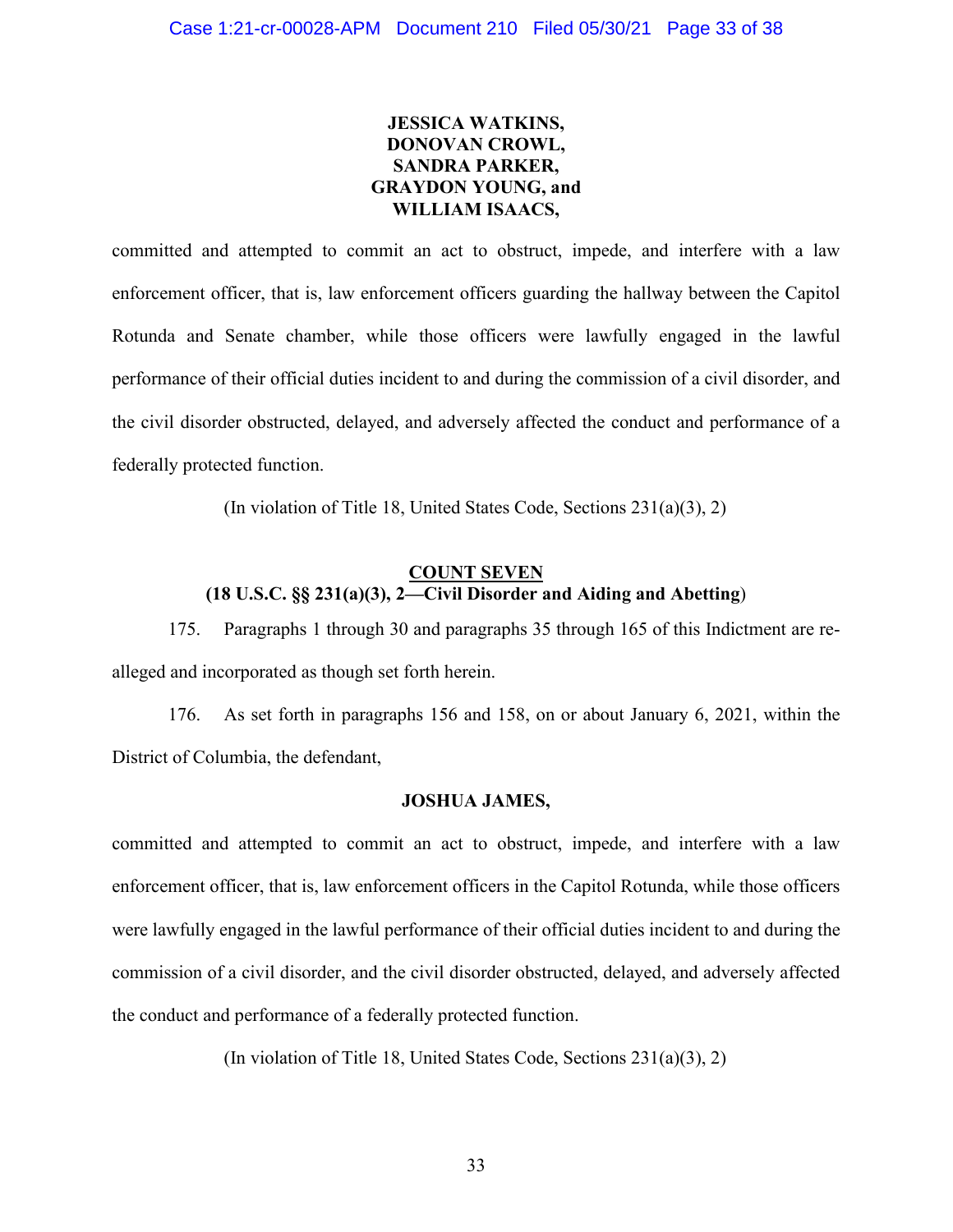# **COUNT EIGHT (18 U.S.C. § 111(a)(1)—Assaulting, Resisting, or Impeding Certain Officers)**

177. Paragraphs 1 through 30 and paragraphs 35 through 165 of this Indictment are realleged and incorporated as though set forth herein.

178. As set forth in paragraphs 156 and 158, on or about January 6, 2021, within the District of Columbia, the defendant,

## **JOSHUA JAMES,**

did forcibly assault, resist, oppose, impede, intimidate, and interfere with an officer with the District of Columbia Metropolitan Police Department who was assisting officers and employees of the United States while such persons were engaged in and on account of the performance of official duties, and where the acts in violation of this section involved physical contact with the victim and the intent to commit another felony, namely, Count Two, charging Obstruction of an Official Proceeding and Aiding and Abetting, in violation of Title 18, United States Code, Sections  $1512(c)(2)$ , 2.

(In violation of Title 18, United States Code, Section 111(a)(1))

# **COUNT NINE (18 U.S.C. § 1512(c)(1)—Tampering with Documents or Proceedings)**

179. Paragraphs 1 through 30 and paragraphs 35 through 165 of this Indictment are realleged and incorporated as though set forth herein.

180. On January 6, 2021, the Federal Bureau of Investigation ("FBI") opened an investigation into the attack on the Capitol, and a grand jury of the United States District Court for the District of Columbia subsequently opened an investigation.

181. On January 8, 2021, in response to a request from CROWL for a video, CALDWELL sent the video, and subsequently unsent the message containing the video.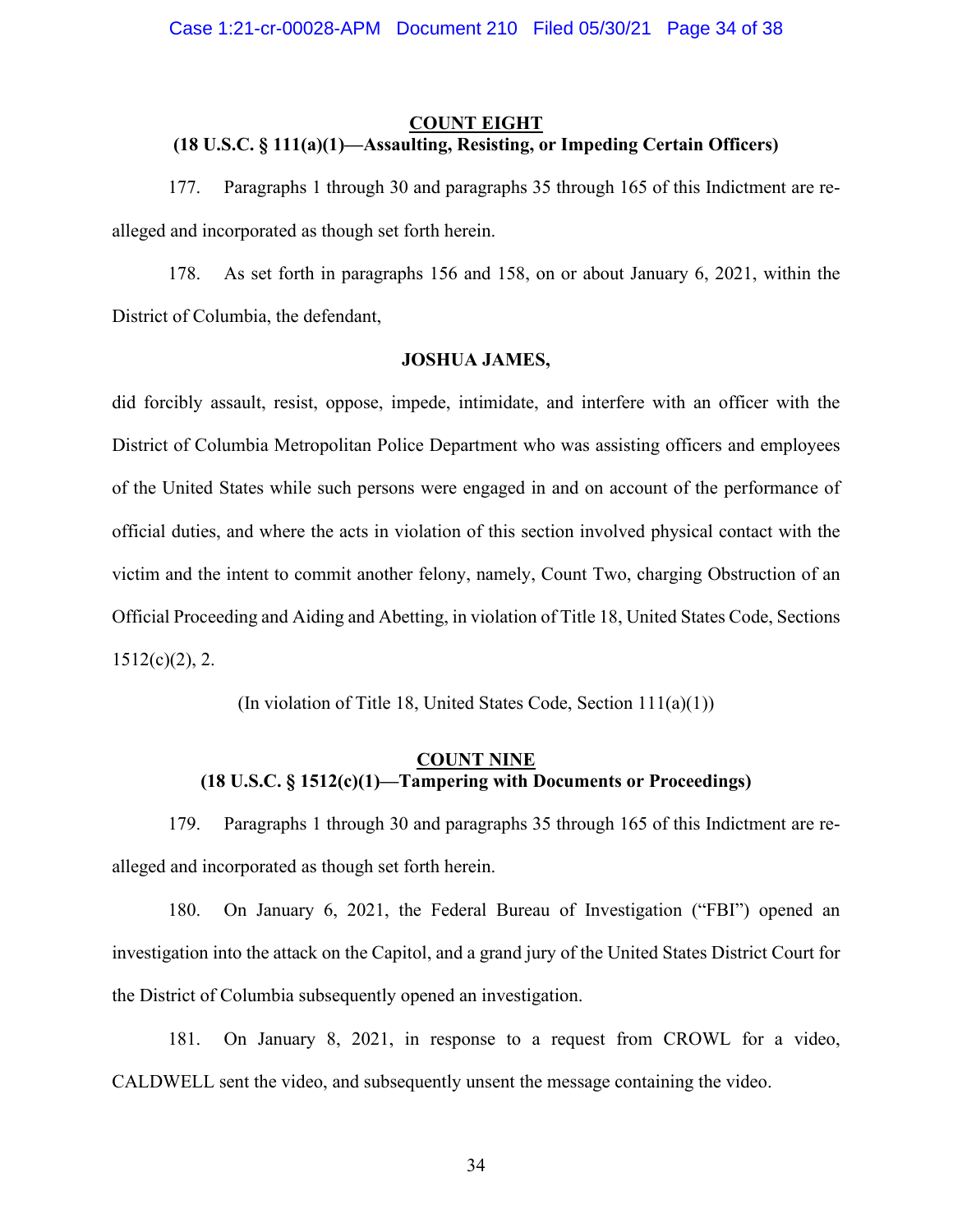182. Between January 6, 2021, and January 19, 2021, CALDWELL deleted photographs from his Facebook account that documented his participation in the attack on the Capitol on January 6, 2021.

183. Between January 6, 2021, and January 19, 2021, in the District of Columbia and elsewhere, the defendant,

### **THOMAS CALDWELL**,

did corruptly alter, destroy, mutilate, and conceal a record, document, and other object, and attempted to do so, with the intent to impair its integrity and availability for use in an official proceeding, that is, the FBI investigation and the grand jury investigation into the attack on the Capitol on January 6, 2021.

(In violation of Title 18, United States Code, Section 1512(c)(1))

# **COUNT TEN (18 U.S.C. § 1512(c)(1)—Tampering with Documents or Proceedings)**

184. Paragraphs 1 through 30, paragraphs 35 through 165, and paragraph 180 of this Indictment are re-alleged and incorporated as though set forth herein.

185. On January 8, 2021, YOUNG deleted his Facebook account.

186. On January 8, 2021, in the District of Columbia and elsewhere, the defendant,

#### **GRAYDON YOUNG**,

did corruptly alter, destroy, mutilate, and conceal a record, document, and other object, and attempted to do so, with the intent to impair its integrity and availability for use in an official proceeding, that is, the FBI investigation and the grand jury investigation into the attack on the Capitol on January 6, 2021.

(In violation of Title 18, United States Code, Section 1512(c)(1))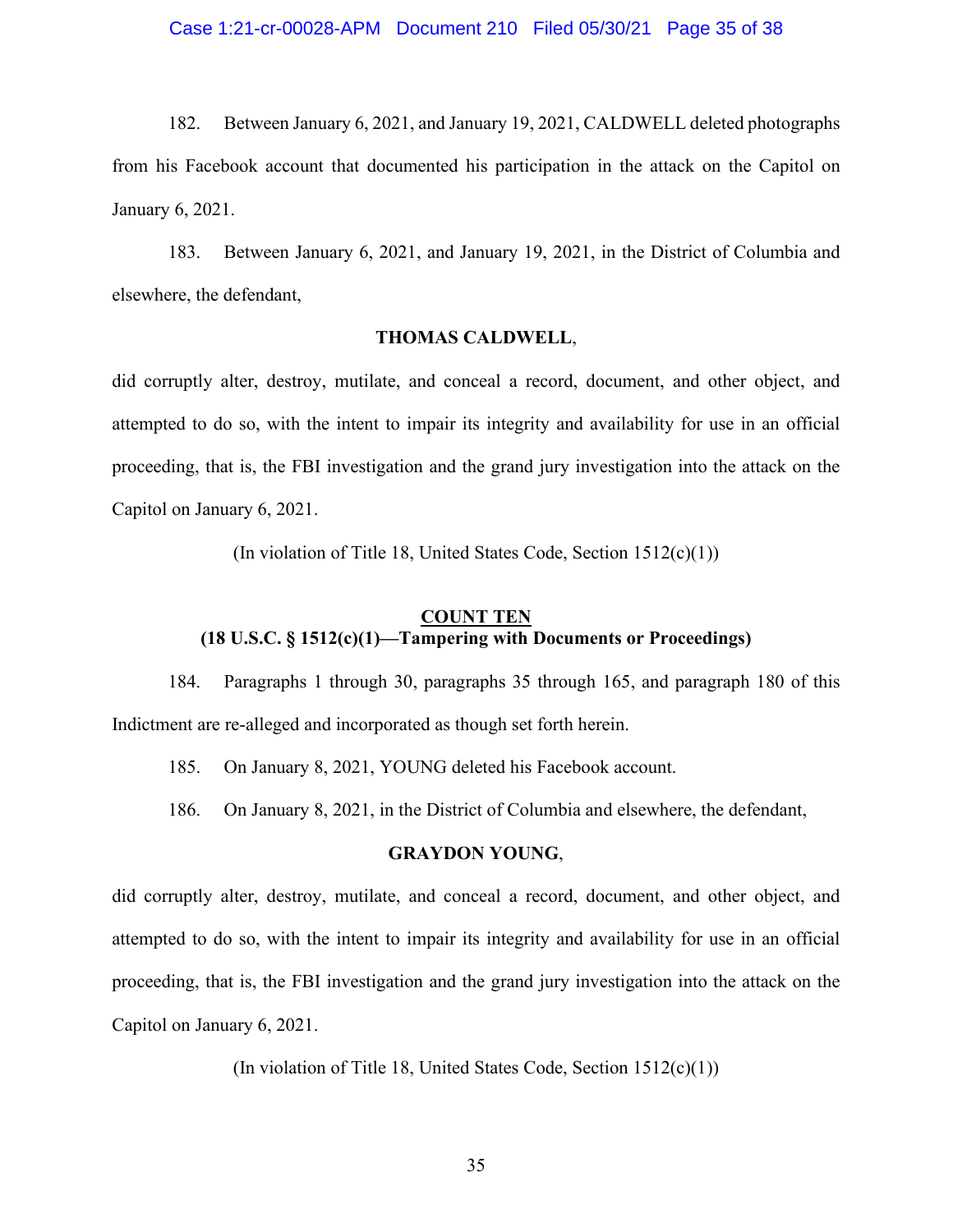# **COUNT ELEVEN (18 U.S.C. § 1512(c)(1)—Tampering with Documents or Proceedings)**

187. Paragraphs 1 through 30, paragraphs 35 through 165, and paragraph 180 of this Indictment are re-alleged and incorporated as though set forth herein.

188. Sometime after January 7, 2021, KELLY MEGGS deleted from his cellular telephone certain media, files, and communications that showed his involvement in the offenses alleged herein.

189. On or around January 7, 2021, in the District of Columbia and elsewhere, the defendant,

### **KELLY MEGGS**,

did corruptly alter, destroy, mutilate, and conceal a record, document, and other object, and attempted to do so, with the intent to impair its integrity and availability for use in an official proceeding, that is, the FBI investigation and the grand jury investigation into the attack on the Capitol on January 6, 2021.

(In violation of Title 18, United States Code, Section 1512(c)(1))

# **COUNT TWELVE (18 U.S.C. § 1512(c)(1)—Tampering with Documents or Proceedings)**

190. Paragraphs 1 through 30, paragraphs 35 through 165, and paragraph 180 of this Indictment are re-alleged and incorporated as though set forth herein.

191. Sometime after January 7, 2021, HARRELSON deleted from his cellular telephone certain media, files, and communications that showed his involvement in the offenses alleged herein.

192. On or around January 7, 2021, in the District of Columbia and elsewhere, the defendant,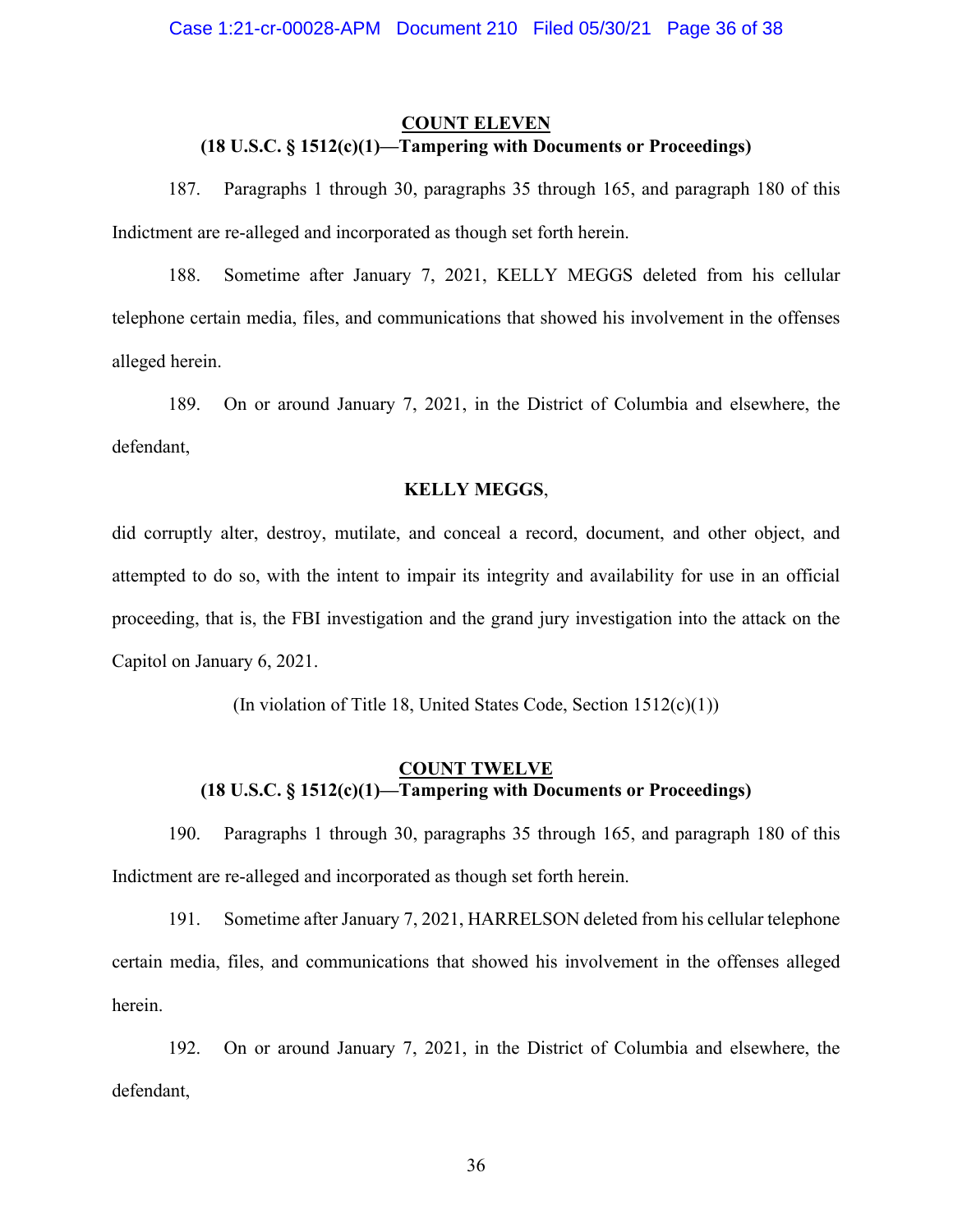#### **KENNETH HARRELSON**,

did corruptly alter, destroy, mutilate, and conceal a record, document, and other object, and attempted to do so, with the intent to impair its integrity and availability for use in an official proceeding, that is, the FBI investigation and the grand jury investigation into the attack on the Capitol on January 6, 2021.

(In violation of Title 18, United States Code, Section 1512(c)(1))

## **COUNT THIRTEEN (18 U.S.C. § 1512(c)(1)—Tampering with Documents or Proceedings)**

193. Paragraphs 1 through 30, paragraphs 35 through 165, and paragraph 180 of this Indictment are re-alleged and incorporated as though set forth herein.

194. Sometime after January 7, 2021, JAMES deleted from his cellular telephone the Leadership Signal Chat.

195. On January 8, 2021, JAMES instructed PERSON FIFTEEN to "make sure that all signal comms about the op has been deleted and burned," and PERSON FIFTEEN confirmed PERSON FIFTEEN did in fact do so.

196. On or around January 7-8, 2021, in the District of Columbia and elsewhere, the defendant,

#### **JOSHUA JAMES**,

did corruptly alter, destroy, mutilate, and conceal a record, document, and other object, and attempted to do so, with the intent to impair its integrity and availability for use in an official proceeding, that is, the FBI investigation and the grand jury investigation into the attack on the Capitol on January 6, 2021.

(In violation of Title 18, United States Code, Section 1512(c)(1))